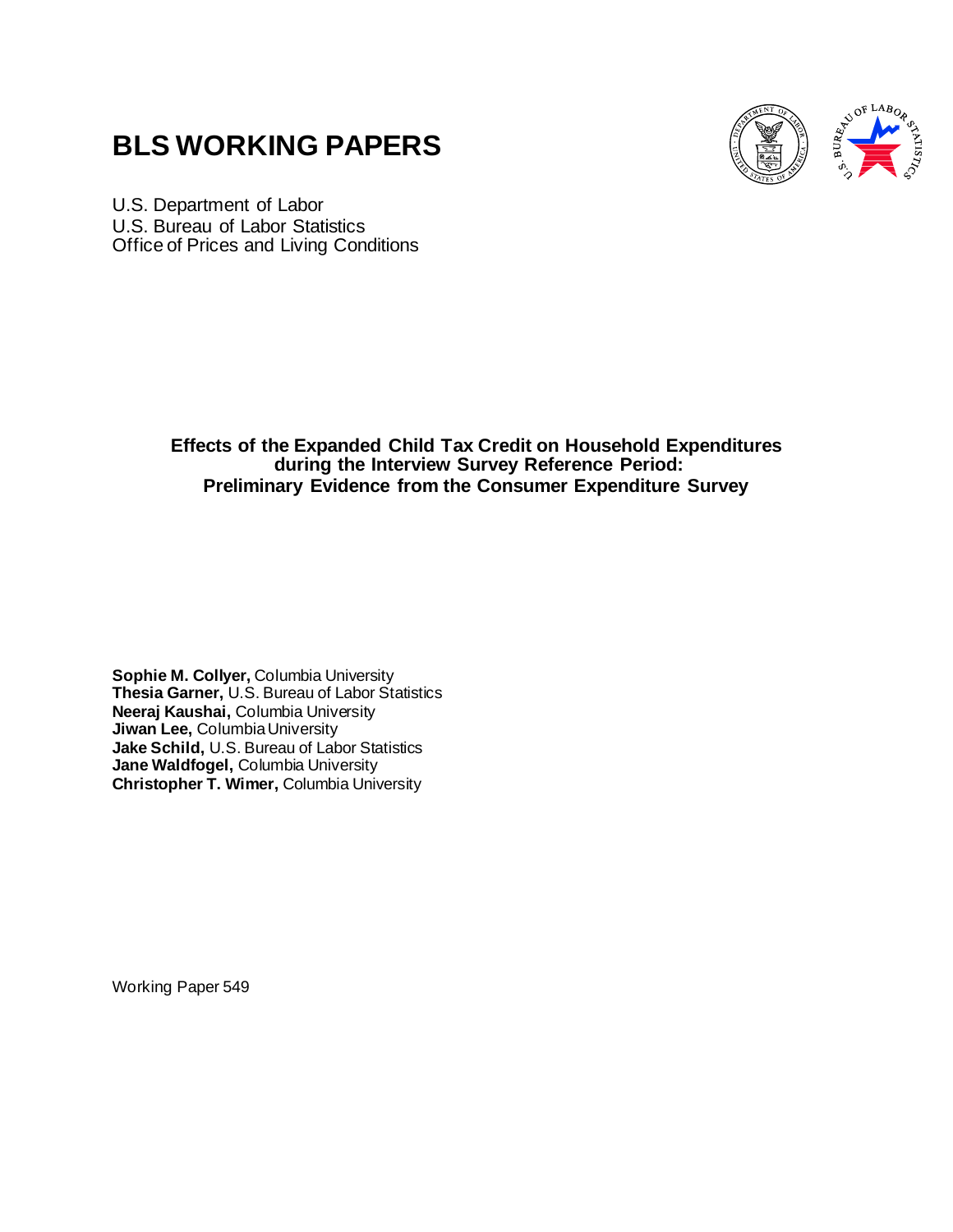# **Effects of the Expanded Child Tax Credit on Household Expenditures:**

# **Preliminary Intent-to-Treat Estimates from the Consumer Expenditure Survey**

*[Will not be released until after the mid-year release of the micro-data]*

Sophie M. Collyer, Columbia University Thesia Garner, U.S. Bureau of Labor Statistics Neeraj Kaushal, Columbia University Jiwan Lee, Columbia University Jake Schild, U.S. Bureau of Labor Statistics Jane Waldfogel, Columbia University Christopher T. Wimer, Columbia University

April 2022

**Key Words:** Child Tax Credit, Consumption

**JEL Codes:** D04, I38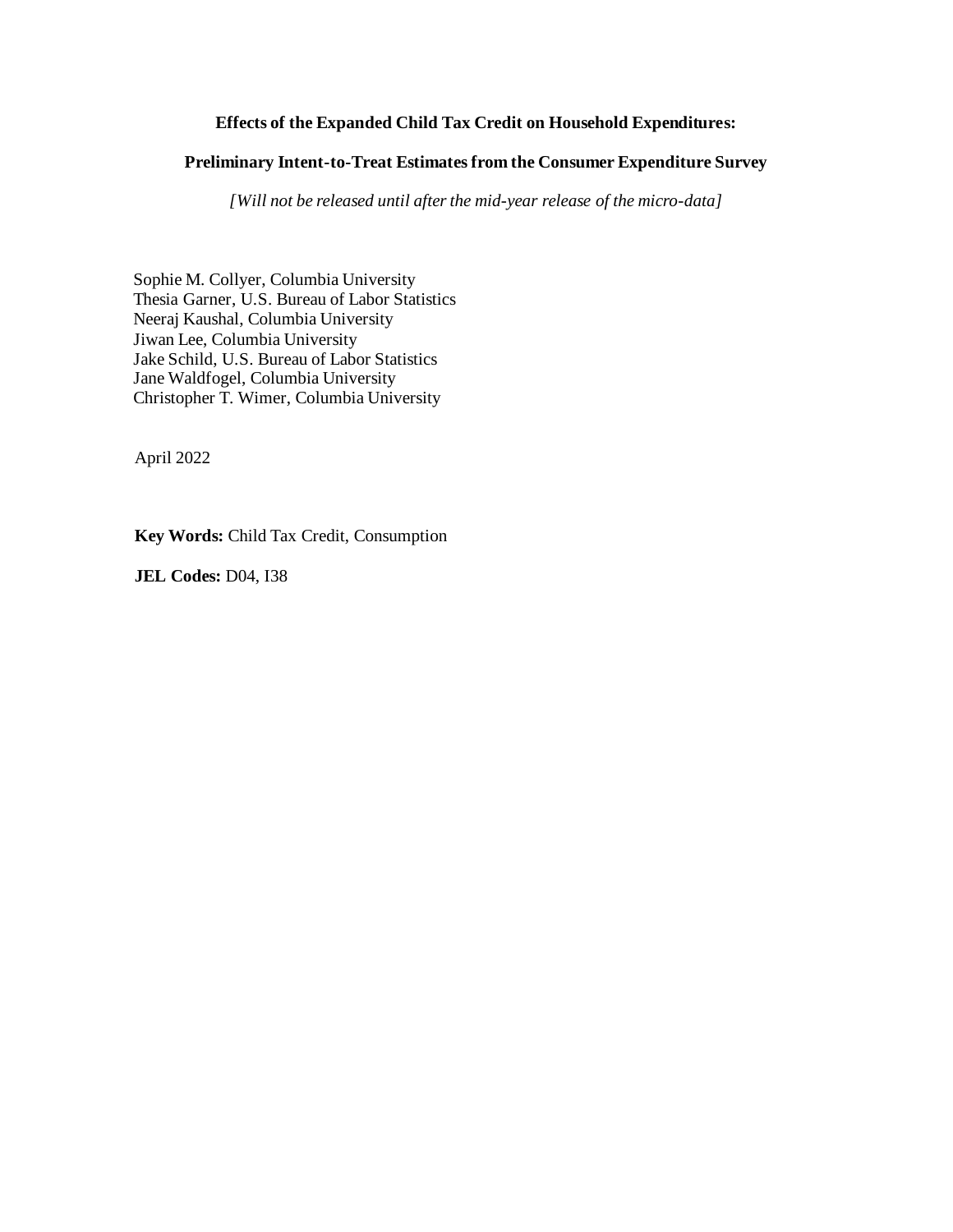# **Abstract**

The Child Tax Credit (CTC) was substantially expanded through the American Rescue Plan Act of 2021, making the benefit more generous, fully refundable, and more periodic. Early studies documented the positive impact of the expanded CTC on reducing poverty and food hardship, but there is no research on its impact on household spending, and particularly spending on children. We apply a series of difference-in-difference estimates using newly available data from the Consumer Expenditure Survey (CE) collected through September 2021 to examine whether the expanded CTC increased expenditures, both overall and for targeted categories such as spending on children's education and development. We note that this paper provides only a first preliminary look at expenditures using partial and incomplete data from the first two months of the expanded payments. Future iterations will examine the full effects of the payments on more complete data. We find positive and statistically significant intent-to-treat effects for spending on food, children's clothing, and childcare, although results vary across specifications. This study, particularly once data for the full period are available, will add to a growing body of evidence on the effects of the expanded CTC on U.S. households' economic well-being, and provide information as to its potential role in improving child well-being.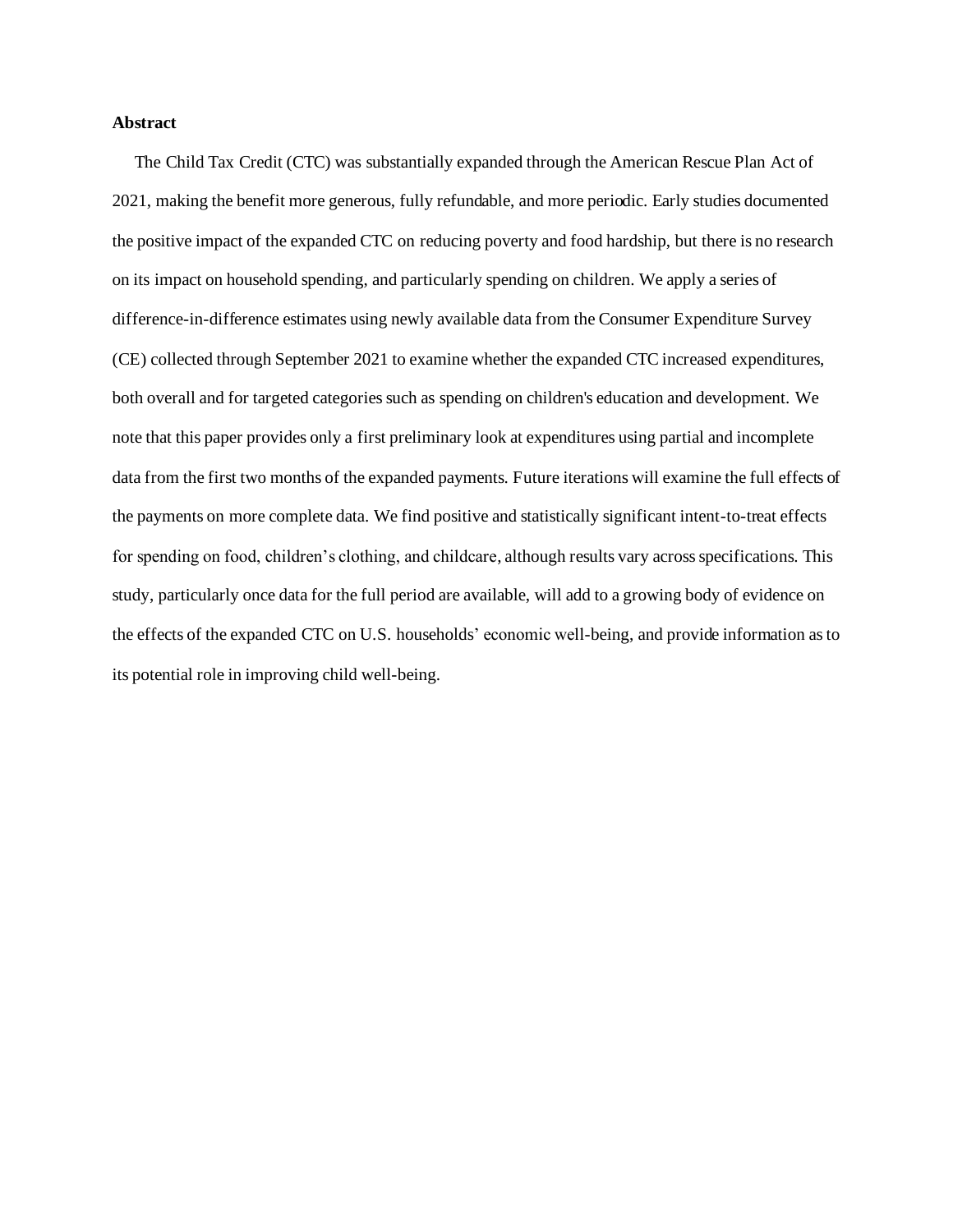# **Introduction**

The American Rescue Plan Act of 2021 (ARP), enacted in March 2021, significantly expanded the Child Tax Credit (CTC) in three major ways. First, it made the benefit more generous, increasing the maximum benefit size from \$2,000 per child to \$3,000 per child for children aged 6 to 17 years and \$3,600 per child for children aged 0 to 5.<sup>1</sup> Included within this change was an increase in qualifying age from 16 and younger to 17 and younger. Second, it made the benefit "fully refundable," meaning tax filers were able to receive the full benefit of the credit regardless of their tax obligation. <sup>2</sup> Third, it converted the CTC's annual payment to payments delivered monthly from July to December of 2021.<sup>3</sup>

As a result of the expansions, from July through December 2021, most low- and middle-income households with children in the United States (U.S.) received monthly cash payments of \$300 per child under age six and \$250 per child between the ages of 6 and 17. Recipients had to have previously filed taxes, or alternatively enroll in the benefit using a government portal intended to allow non-filers (typically the lowest income households) to receive the benefit. The first monthly payment was distributed to the households of 59.3 million children in July 2021, while the last payment reached 61.2 million children in December 2021 (U.S. Department of Treasury, 2021).

Though now expired, the ARP-CTC is unprecedented in its reach and role in addressing the economic hardship of low-income households with children. Using new data from the Consumer Expenditure Survey (CE), this study examines the initial effects of the CTC expansion on consumer unit or household spending.<sup>4</sup> We stress that the results presented here are based on preliminary and incomplete CE data from just the first two months of payments. Our goal is not to interpret the results at present, but rather to lay out our approach and methodology for comment and revision. Nevertheless, for -

<sup>4</sup> The CE collects data on "Consumer Units," which in some cases differ from households. A consumer unit is defined as a group of people who "comprises either: (1) all members of a particular household who are related by blood, marriage, adoption, or other legal arrangements; (2) a person living alone or sharing a household with others or living as a roomer in a private home or lodging house or in permanent living quarters in a hotel or motel, but who is financially independent; or (3) two or more per sons living together who use their income to make joint expenditure decisions. Financial independence is determined by the three major expense categories: Housing, food, and other living expenses. To be considered financially independent, at least two of the three major expense categories have to be provided entirely, or in part, by the respondent." See

<sup>&</sup>lt;sup>1</sup> Before the ARP, eligible children included those under age 17 with a Social Security Number (SSN) who could be claimed as a dependent. Under the ARP, eligible children included those under age 18 with an SSN who could be claimed as a dependent. <sup>2</sup> Previously, up to \$1,400 of the \$2,000 available through the CTC (per qualifying dependent) was refundable. Filers with income tax liability less than the refundable portion of the CTC would receive the difference as a refund. However, they woul d not benefit from the additional \$600 available through the CTC that was non-refundable. Only filers with income tax liabilities larger than the refundable portion of the CTC were able to benefit. With the enacting of the ARP, there was no longer a minim um income at which a filer was able to receive the full benefit of the CTC.

 $3$  For most households, half of their annual payment was delivered in monthly installments between July and December of 2021, with the remaining half being delivered when they filed their taxes in 2022 for tax year 2021.

[https://www.bls.gov/cex/csxgloss.htm#:~:text=Consumer%20unit%20%2D%20A%20consumer%20unit,in%20permanent%20liv](https://www.bls.gov/cex/csxgloss.htm#:~:text=Consumer%20unit%20%2D%20A%20consumer%20unit,in%20permanent%20living%20quarters%20in) [ing%20quarters%20in.](https://www.bls.gov/cex/csxgloss.htm#:~:text=Consumer%20unit%20%2D%20A%20consumer%20unit,in%20permanent%20living%20quarters%20in) The term consumer unit and household are often used interchangeably in the literature, although households are considered all people who live at an address and thus are not the same as consumer units. However, throughout the manuscript we refer to consumer units as households.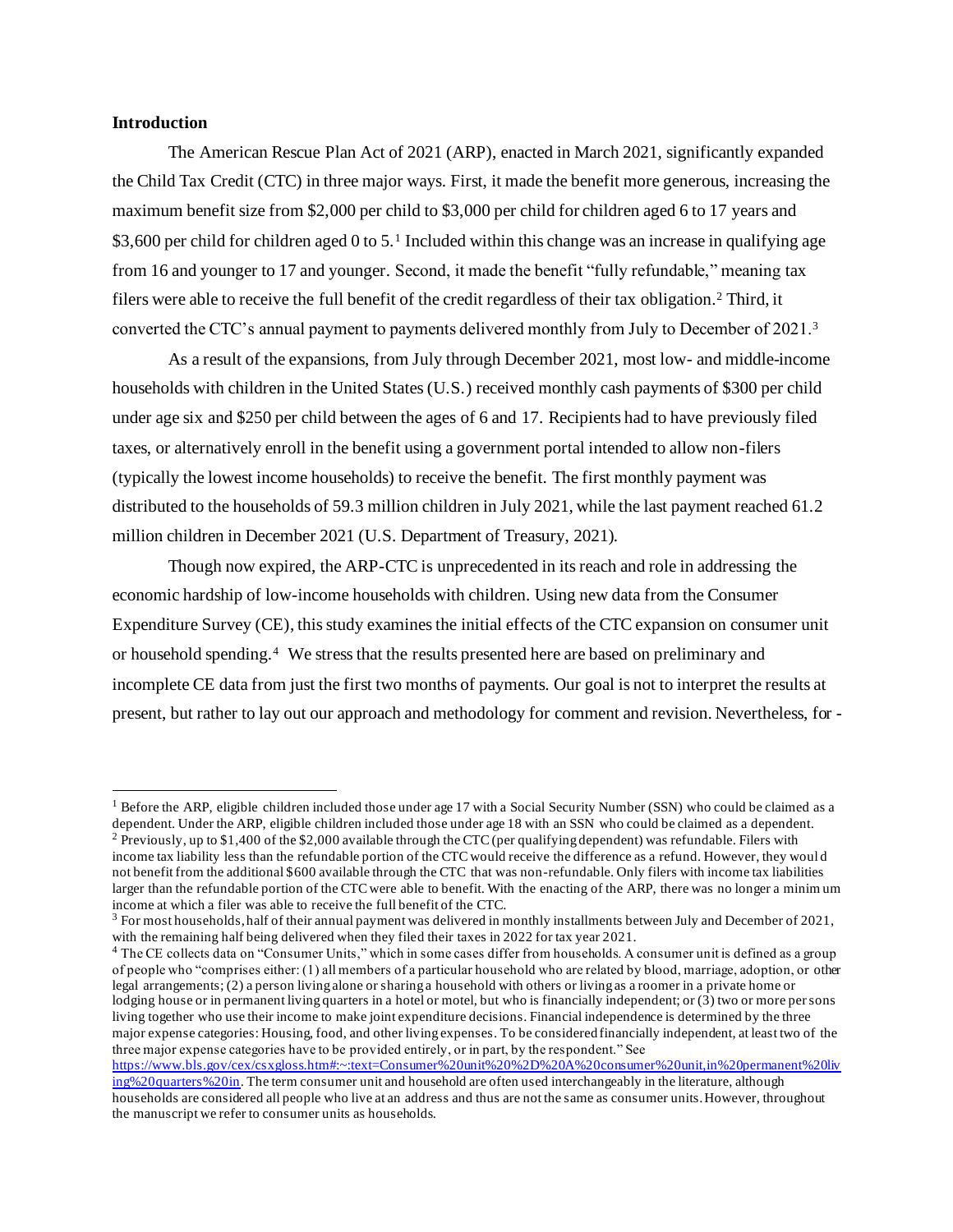illustrative purposes, we present the preliminary results of our preferred methodology in the Results section.

Early studies established that the expanded CTC reduced material hardship (Parolin, Ananat, et al., 2021; Perez-Lopez, 2021), child povert[y \(Acs & Werner, 2021; Marr et al., 2021; Parolin, Collyer, et](https://www.zotero.org/google-docs/?LlJ3pu)  al., 2021), and childhood malnutrition (Waxman et al., 2021), while having no significant effect on parental employment (Ananat et al., 2022; Roll et al., 202a). Empirical research has not yet explored how household expenditures, and implicitly consumption, have changed due to the CTC expansion.

Our study adds to the literature on the impact of the CTC by examining overall expenditures on food, housing, and other key categories of spending. The consumption of goods and services is a primary indicator of living standards, and thus, a key component of measuring economic well-bein[g \(OECD,](https://www.zotero.org/google-docs/?uMOHhv)  [2013\).](https://www.zotero.org/google-docs/?uMOHhv) Moreover, parents' spending on children represents an important pathway to promote children's development and well-being (Jackson & Schneider, 2022; Kaushal et al., 2011; Kornrich & Furstenberg, 2013; Schneider et al., 2018). In particular, an increase in food consumption is known to improve children's nutrition and has long term positive impacts on economic well-being (Hamilton et al., 2022).

Additional income provided through cash transfers like the CTC may be characterized as improving child outcomes through two channels: family stress and family investments (Wimer and Wolf, 2020). The family stress model posits that economic hardship impairs family functioning, increasing parents' stress and undermining their mental health and ultimately children's development (Conger & Conger, 2002). Increased income can thus reduce family stress and improve child outcomes. The family investment model posits that increased income allows parents to purchase or invest in various things that enhance child development and well-being (e.g., books, toys, enriching activities, high-quality childcare, or nutritious food) (Yeung et al., 2002). This study focuses on the family investment model by investigating whether the expanded CTC affected households' expenditures on children as well as overall expenditures on categories such as food that contribute to child well-being.

Policymakers would like to know if households receiving the CTC are spending it in ways that benefit children, or if they are spending it on items that are not related to child well-being such as alcohol or tobacco. Thus, establishing how households spend the money is an important empirical question. A few studies have examined how households spend benefits similar to the CTC (Amorim, 2021; Jones et al., 2019; Gregg et al., 2005). Amorim (2021) examines the effects of income gains from cash transfers distributed from the Alaska Permanent Fund Dividend on child-related spending by exploiting exogenous variation in the values of the payment across time. The study uses CE data from the 1996–2015, and finds that immediately after receiving cash transfers, parents across the income distribution increase spending on clothing and durable goods that may improve children's material well-being. Using data from Canadian expenditure surveys, Jones et al. (2019) examined the effect of Canadian Child Benefits (CCB),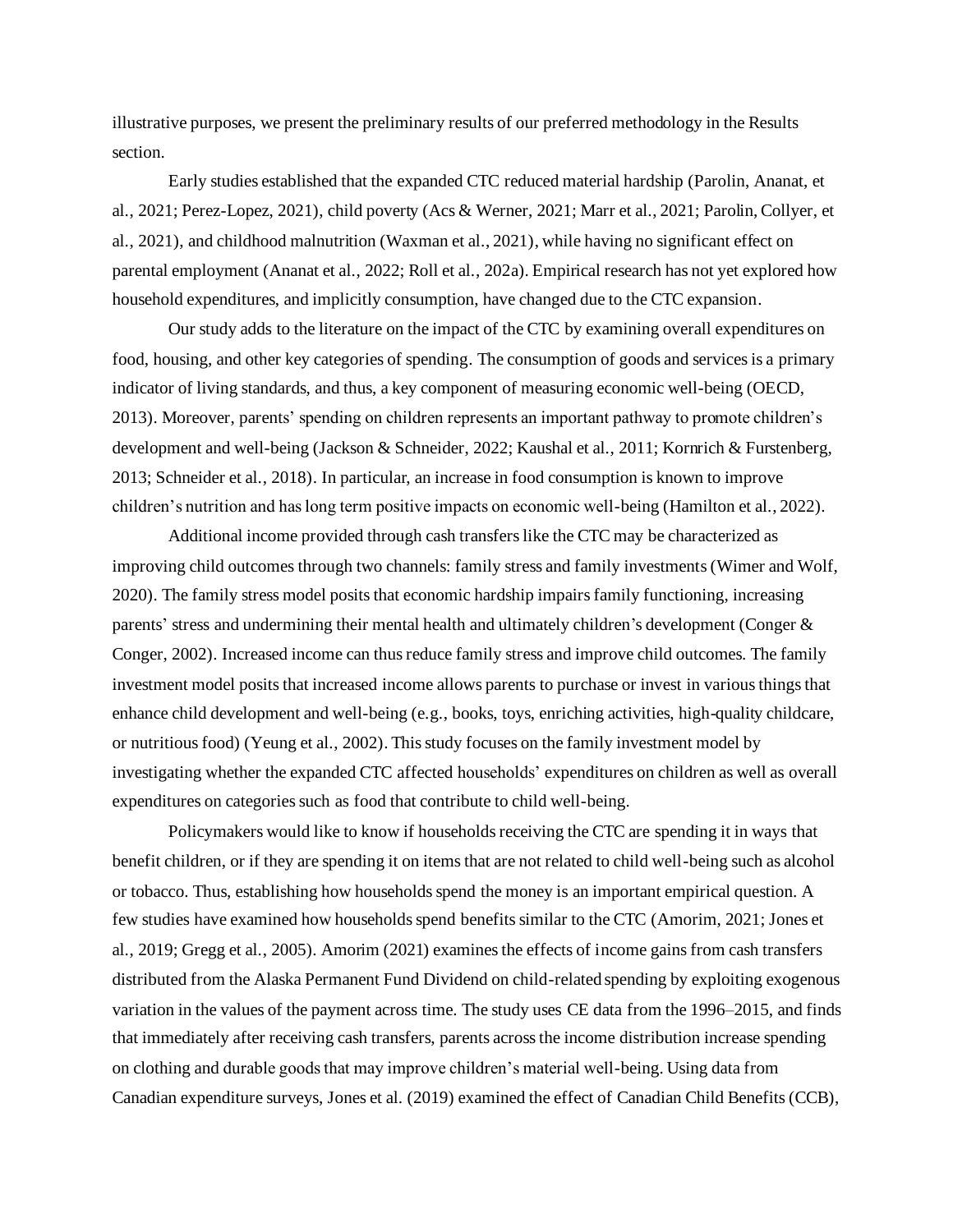very much like the ARP-CTC's payment design, on household expenditures and found that CCB increased the spending on basic needs such as transportation, childcare, and food at home, while decreased the expenditures on food in restaurants, alcohol and tobacco. Gregg et al. (2005) found that increased benefits for families with children in the UK led to increases in spending on children's clothing and footwear, books and toys, and fresh fruit and vegetables, and declines in spending on tobacco and alcohol; in addition, families receiving the increased benefits increased their ownership of cars and phones. However, we lack evidence on how families spent the CTC. While some studies have reported on how people receiving the CTC reported spending it (Karpman et al 2021; Pilkauskas & Cooney 2021; Rachidi 2021; RAPID-EC 2021; Roll et al 2021b; Zippel 2021), this study is the first to examine changes in spending patterns of households resulting from the CTC payments using a causal identification strategy.

This study applies a difference-in-difference approach, harnessing variation in the policy based on difference in time period, number of children in the household, and receipt/amount of the CTC. Newly available and comprehensive expenditure data from the CE allows us to examine household spending on (1) major categories, such as food, housing, alcohol and tobacco, leisure, etc., and (2) child-related spending including that for books, childcare, computers and tablets, and enrichment activities among households with children. This study seeks to contribute to a growing body of evidence on the effects of the expanded CTC on U.S. households' economic well-being and provide evidence as to its potential role in improving child health and education outcomes. In this paper, we use preliminary and incomplete data from the early months of the CTC expansion to put forward our preferred methodological approach to identifying causal effects of the policy, and then illustrate our approach using newly-available, though still preliminary and incomplete data.

## **The American Rescue Plan and Related Research**

The ARP temporarily transformed the CTC into a nearly universal child allowance for 2021 through three fundamental changes:<sup>5</sup> (1) expanded eligibility, (2) higher credit amounts, and (3) delivery of credit in monthly installments for the second half of 2021. Prior to this temporary expansion to the CTC, tax filers could receive a maximum CTC of \$2,000 per child per year at tax time.<sup>6</sup> However, the credit was not fully-refundable. Instead, it phased in with earnings, and tax filers claiming dependent

<sup>&</sup>lt;sup>5</sup> The changes to the CTC in the ARP follow those outlined in the American Family Act (a bill first introduced in both the Senate and House of Representatives in 2017 and reintroduced in 2019) with one exception: in the AFA, the credit would begin to phase out for heads of household with earnings above \$120,000 or and joint filers with Adjusted Gross Incomes (AGI) over \$180,000. In the ARP, the credit began to phase out for families with AGIs above \$112,500 or \$150,000 per year, depending on filing status, but it only phased out until matching the credit values that a family would receive under prior law. This alteration was made because the Biden administration committed to not raising taxes for those with incomes below \$400,000 per year <sup>6</sup> See additional information on the history of the Child Tax Credit, see Crandall-Hollick (2021), Crandall-Hollick (2018), and Garfinkel et al. (2016).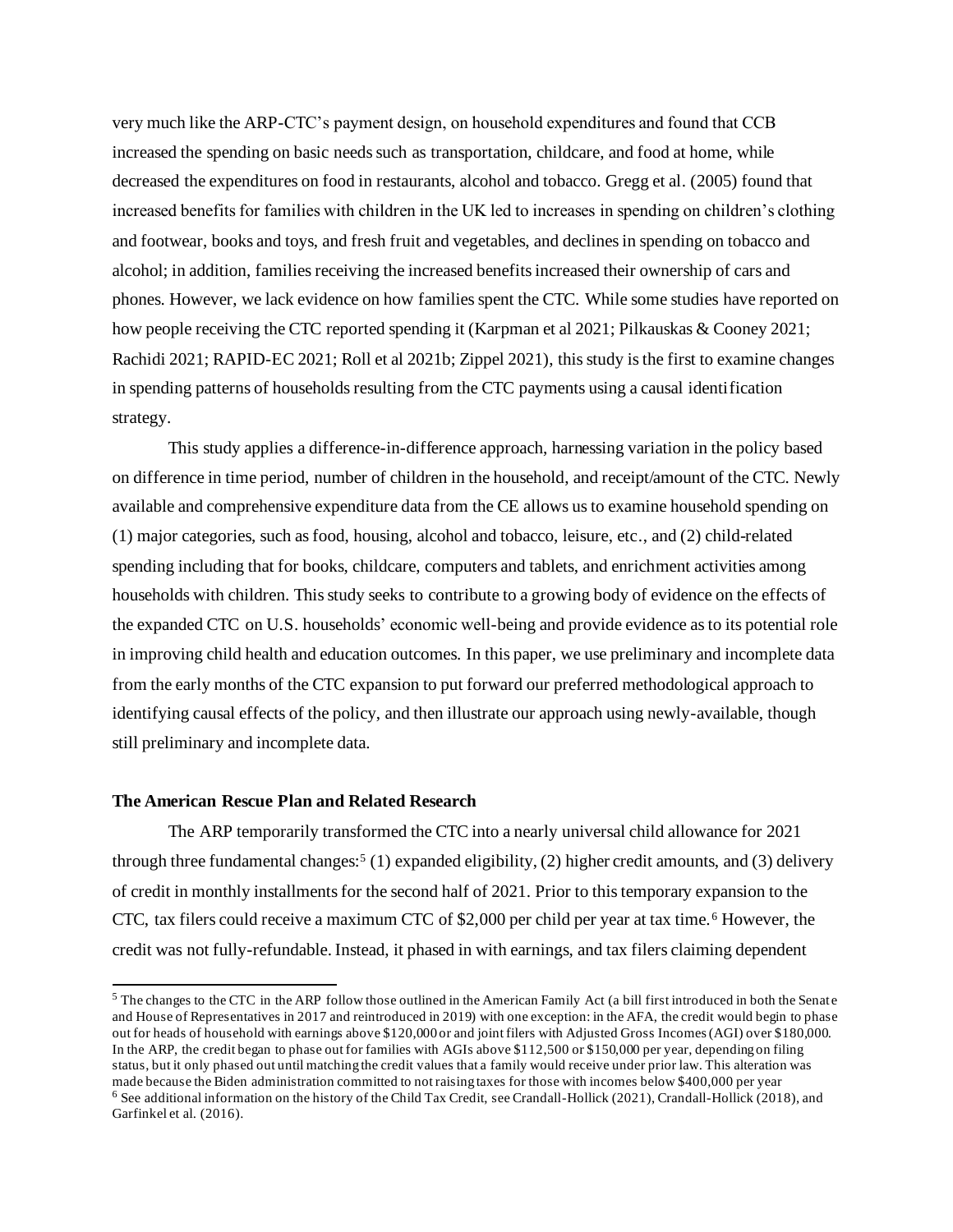children needed to earn a certain amount in order to qualify for the maximum credit.<sup>7</sup> Overall, one in three children did not receive the full benefit value because their parents did not earn enough to qualify. Children with single parents, those in rural areas, Black and Latino children, and those in larger households were disproportionately ineligible for the full credit (Curran and Collyer, 2020; Collyer, Harris, and Wimer, 2019).

The ARP expanded CTC eligibility to almost all children, including those in households with the lowest incomes who were previously excluded, by removing the earnings requirement and making the credit fully refundable. Second, it raised the maximum annual credit amounts to \$3,000 for children ages 6-17 and \$3,600 for children under age 6.<sup>8</sup> Third, beginning mid-July 2021, it delivered the credit in monthly installments of up to \$250 per older child or up to \$300 per younger child, for a period of six months.<sup>9</sup> Note that while the ARP expanded eligibility for the CTC, monthly payments did not reach all eligible households. <sup>10</sup> We take several steps to account for the imperfect coverage of the monthly CTC payment when evaluating the policy's effects spending, as discussed in our Data and Methods section.

Early research suggests the expanded CTC has generated large reductions in child poverty (Acs  $\&$ Werner, 2021; Marr et al., 2021; Parolin, Collyer, et al., 2021) and reduced food insufficiency among households with children (Parolin, Ananat, et al., 2021; Perez-Lopez, 2021). A few studies have reported that households with children increased spending on childcare and school-related expenses (Roll, Hamilton, & Chun, 2021; Perez-Lopez & Mayol-Garcia, 2021). Other studies have asked parents directly how they spent their payments, finding that the most commonly reported expenses are on food, bills, and other necessities (Pilkauskas & Cooney, 2021). To date, no study has estimated the effect that the monthly CTC payments had on spending across the host of categories available in the CE data or used data on spending collected both before and after the delivery of the monthly CTC payments.

## **Data and Methods**

*Data:*

This study uses micro-level data from the CE, a nationally representative survey sponsored by the U.S. Bureau of Labor Statistics that collects spending, demographics, and other financial information for households living in the U.S. The survey is divided into two methods of data collection, the Interview

<sup>&</sup>lt;sup>7</sup> See Curran and Collyer, 2020 for details on how much a filer needed to earn to qualify for the full credit.

<sup>&</sup>lt;sup>8</sup> Included within this change is an increase in the maximum qualifying after from 16 to 17.

<sup>&</sup>lt;sup>9</sup> Because the payments began halfway through the year, families will receive half of the full amount of their credit in 2021 and the remainder when they file taxes in 2022. Note that children born in 2021 were not eligible for monthly payments. Their families can instead claim the entirety of the credit at tax time.

 $10$  Families who did not file taxes in the prior year, presumably due to having an income below the tax-filing threshold, generally needed to register with the Internal Revenue Service (IRS) in order to receive their monthly credit. Several estimates sugges t that the total number of children in eligible tax units is around 64 to 67 million children (Parolin et al., 2021), more than the 60.9 million to whom the IRS distributed CTC payments to in August 2021 and to 61.2 million children in December 2021.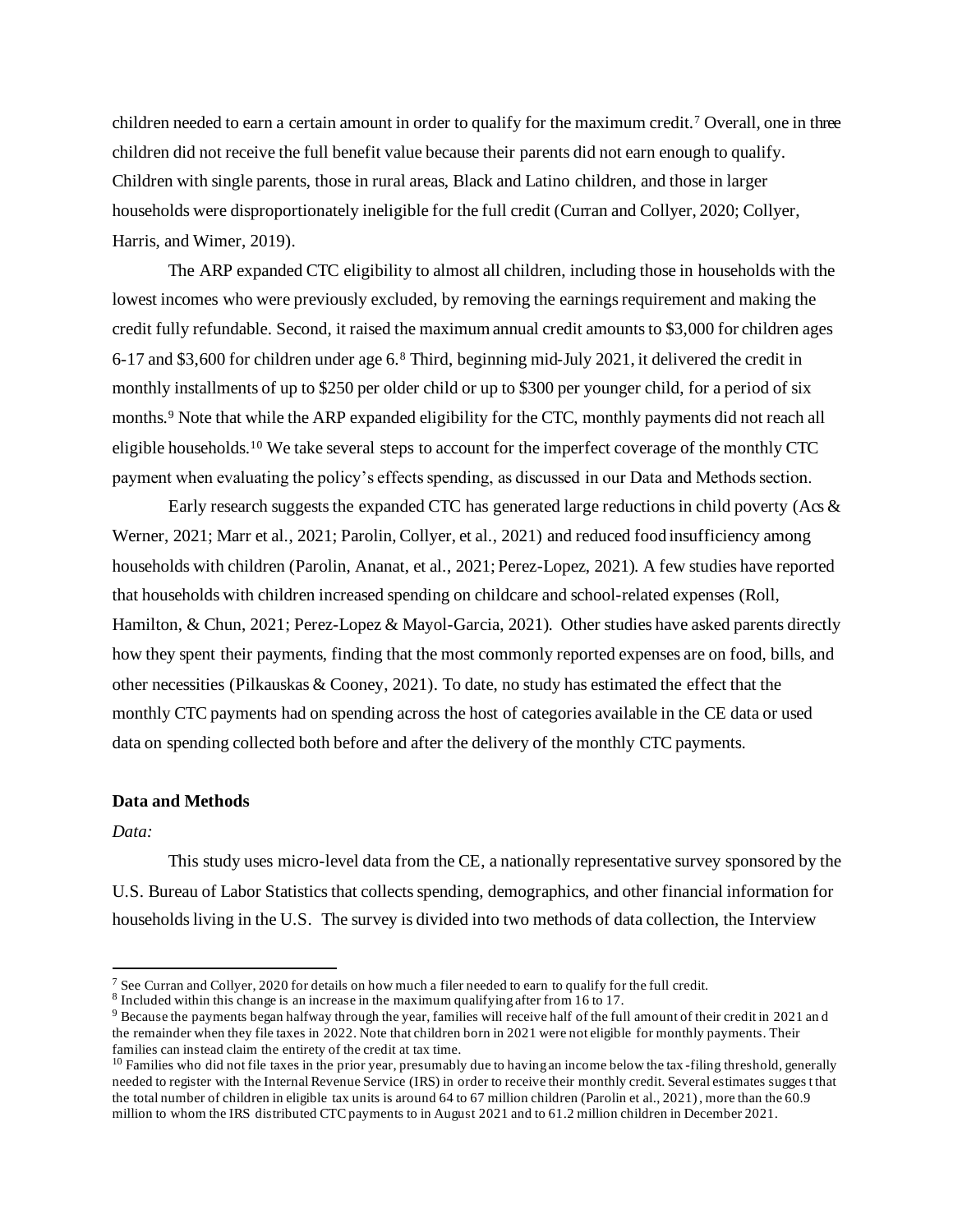Survey and the Diary Survey. This research utilizes the data collected as part of the Interview portion of the CE since it covers a larger proportion of all spending by households. In addition, the Interview reference period is the three months prior to the interview as opposed to the Diary Survey, which is used to collect expenditures during a week. The CE sample is a rotating panel recruited every survey month, with households<sup>11</sup> to be interviewed once in each of four consecutive quarters.<sup>12</sup> Given this survey structure, we observe expenditures at overlapping three-month intervals. For example, data collected in August 2021 refer to expenditures from May to July 2021; data collected in September 2021 refer to expenditures from June to August 2021.

In response to the passage of the ARP, the BLS included a module of questions in the CE survey asking about the CTC starting with the October 2021 interviews. Although advanced CTC payments have not been previously issued, the BLS has included questions about the COVID-19 Economic Impact Payments, as well as previous recovery rebate programs. The CTC questions were developed based on the questions used in the recovery rebate modules. However, October data have not been released yet. So, we are unable to report on the responses to these questions.<sup>13</sup> Furthermore, without data on actual receipt of the CTC monthly payments, we are unable to estimate the treatment-on-treated effect. However, we have data through September, which means two interview months (August and September) have reference periods that (partially) overlap with the distribution of the monthly payments.<sup>14</sup>

Using TAXSIM estimates included in with CE microdata, we are able to calculate the additional CTC received as a result of the expansion.<sup>15</sup> First, we calculate the monthly value of the CTC that a tax unit would have been eligible for under the pre-ARP tax law. Then we calculate the monthly value of the CTC under the APR expansion (as described in detail earlier in the ARP and Related Research section)<sup>16</sup>

 $11$  Recall that when we are referring to households, the CE actually collects data for a unit dubbed the "consumer unit." Consumer unit is defined as "all members of a housing unit related by blood, marriage, adoption or some other legal arrangement; or two or more persons living together who are identified as making joint expenditure decisions; or a single person who is living with others but is financially independent" (BLS 2005).

 $12$  Due to survey non-response, CUs may participate int the CE for fewer than 4 times. Population weights are created to be applied to quarterly expenditures to produce estimates that are representative of the U.S. population.

<sup>13</sup> Once the full 2021 dataset is released by the BLS, we will update our analysis to cover the entire period the advanced CTC payments were distributed (i.e. through December 2021).

<sup>&</sup>lt;sup>14</sup> The reference period for August is May, June, and July. The reference period for September is June, July, and August. The advanced CTC payments began being distributed in July and continued through December. This period of disbursement overlaps with one month in the August interview reference period and two months in the September interview reference period. <sup>15</sup> Using data collected during the Interview, the BLS creates tax units and then employs the NBER TAXSIM model to provide

imputations of adjusted gross income, and the number and age (i.e, 0-6, 6-17, 18+) of dependents at the tax unit level. <sup>16</sup> To calculate the pre-ARP CTC in the CE data, we first calculate the federal income tax liability of tax units in the data (according to the 2021 tax brackets and marginal tax rates, see Tax Foundation, 2022), and then calculate the value of the CTC they would have received under prior law. For those with AGIs below pre-ARP CTC phaseout thresholds, this was calculated as the lesser of: (1) \$2,000 per qualifying dependent, and (2) the sum of 15% of their earned income and their tax liability. Fo r those with AGIs above the phaseout thresholds, we calculate the maximum credit for their family size and then reduced in at a rate 5% for each dollar over the phaseout threshold. We also used data on tax units to calculate the credit the received under the ARP expansion. This expansion granted all families with adjusted gross incomes below \$112,500 (joint filers) or \$75,000 (heads of household) a credit of \$3,000 per child ages 6-17 and \$3,600 per child under age 6, half of which was paid out in monthly installments between July and December 2021. Above these thresholds, the credit phased out at a rate of 5% for each dollar in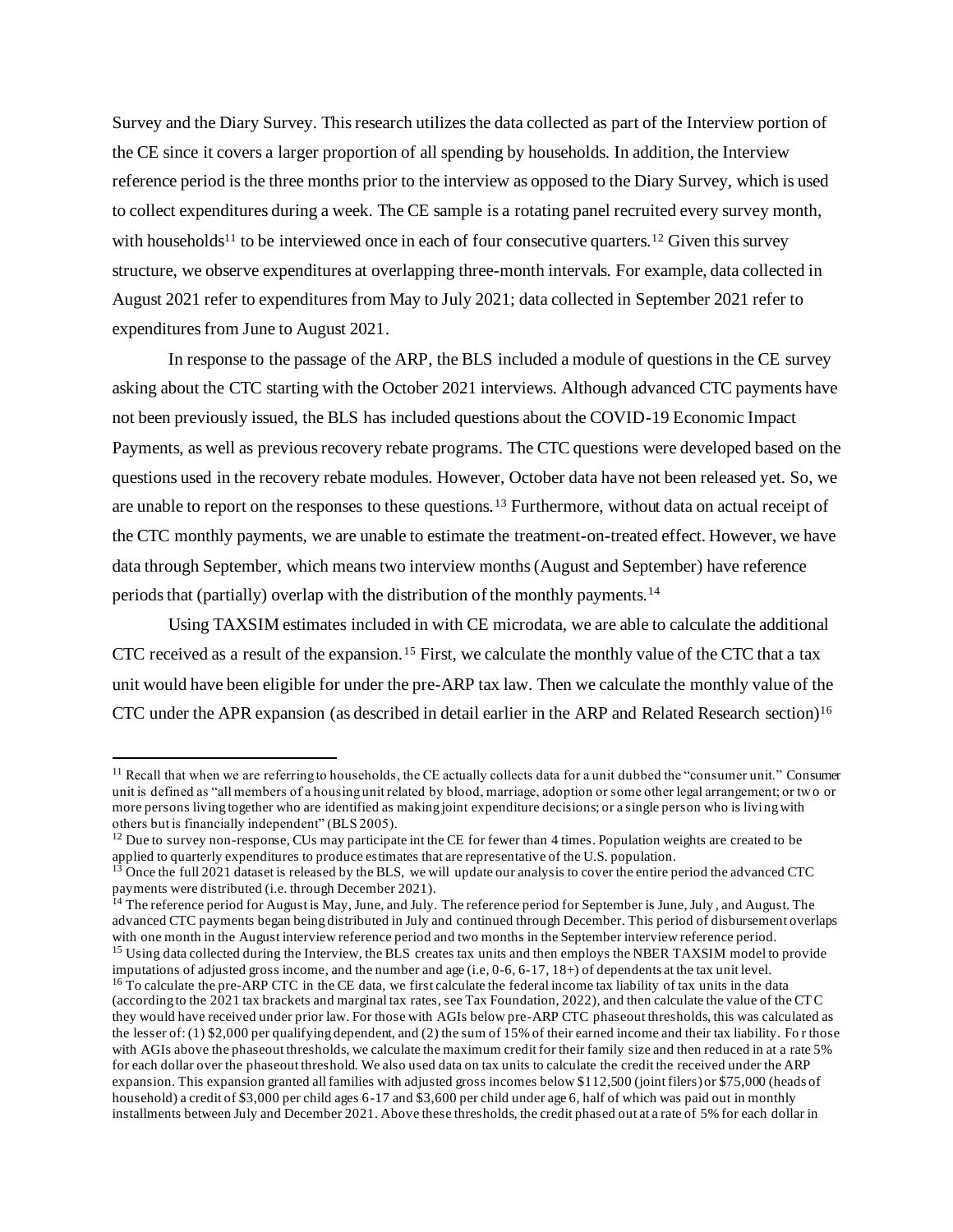and take the difference between this and value of the pre-ARP CTC. This monthly difference is then multiplied by the number of months within the reference period that monthly payments could have been received, which yields a 3-month reference period value of the additional CTC received for each tax unit. We then aggregate the 3-month reference period additional payments for all tax units within a household to get a household-level measure of the additional CTC received.<sup>17</sup> Table 1 shows the average dollar value of the expected additional CTC received for August and September Interviews. With this measure, we are able to estimate the intent-to-treat effect (ITT). The models and the identification strategy we use are described in the Methods section.

|                        |                                      | <b>Additional Expected 3-Month</b> |  |  |  |
|------------------------|--------------------------------------|------------------------------------|--|--|--|
|                        | <b>Reference Period CTC Received</b> |                                    |  |  |  |
|                        | A11                                  | With children $< 17$               |  |  |  |
|                        | Households                           | $y/\sigma$                         |  |  |  |
| <b>Total</b>           | \$104.85                             | \$365.88                           |  |  |  |
|                        | (5.81)                               | (16.51)                            |  |  |  |
| <b>Income Category</b> |                                      |                                    |  |  |  |
| <b>Under \$25,000</b>  | \$113.97                             | \$752.24                           |  |  |  |
|                        | (15.16)                              | (72.25)                            |  |  |  |
| \$25,000 to \$50,000   | \$107.74                             | \$385.92                           |  |  |  |
|                        | (11.99)                              | (29.69)                            |  |  |  |
| \$50,000 to \$100,000  | \$110.69                             | \$342.94                           |  |  |  |
|                        | (8.37)                               | (17.37)                            |  |  |  |
| $$100,000+$            | \$87.84                              | \$214.72                           |  |  |  |
|                        | (6.48)                               | (12.82)                            |  |  |  |
| Race                   |                                      |                                    |  |  |  |
| White, non-Hispanic    | \$74.79                              | \$312.65                           |  |  |  |
|                        | (4.80)                               | (15.19)                            |  |  |  |
| Black, non-Hispanic    | \$165.75                             | \$515.94                           |  |  |  |
|                        | (29.96)                              | (79.27)                            |  |  |  |
| Hispanic               | \$174.17                             | \$414.54                           |  |  |  |
|                        | (16.49)                              | (30.74)                            |  |  |  |
| Asian, non-Hispanic    | \$103.30                             | \$276.38                           |  |  |  |
|                        | (15.53)                              | (31.91)                            |  |  |  |
|                        |                                      |                                    |  |  |  |

*Table 1: Average Addition Expected 3-Month Reference Period Value of the CTC to be Received per Household*

AGI, until reaching the credit that families received under prior law. The policy parameters then followed those of previous law, beginning the final phaseout of the credit for joint filers with AGIs over \$400,000 and heads of household with AGIs over \$200,000.

<sup>&</sup>lt;sup>17</sup> Ideally, we would be able to conduct our analysis at the tax unit level, but CE expenditure data are reported at the household level, which can contain multiple tax units. Therefore, our measure of the additional CTC payment received needs to be aggregated to the household level.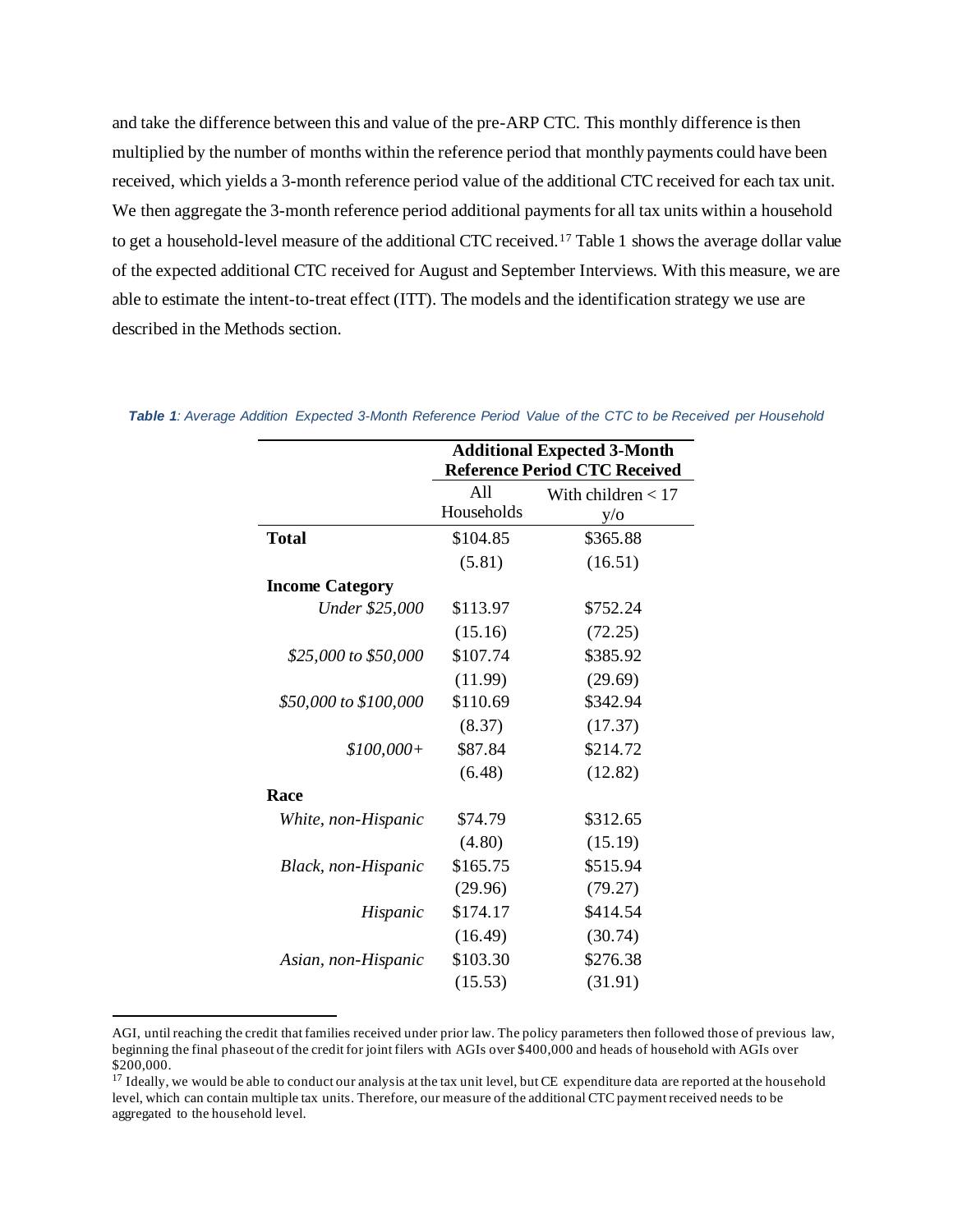| Other, non-Hispanic | \$184.16 | \$447.99 |
|---------------------|----------|----------|
|                     | (46.33)  | (88.05)  |

*Notes*: Averages are calculate using data from August and September Interviews only. The additional CTC received is reported at the household-level. All averages are weighted using FINLWT21 and the 44 replicate weights.

# *Expenditure categories:*

The CE provides comprehensive and detailed information on household spending. To examine the ARP-CTC's effects on household expenditures, both overall and child-related, we construct variables for 17 outcome categories.

First, we use data on ten major expenditure categories: housing and utility; food; alcohol and tobacco; clothing; transportation; health; leisure; personal care; education and reading; miscellaneous; and total expenditures. Second, using CE data on detailed item expenditures, we construct the following seven categories of child-related expenditures: children's clothes; books and toys; childcare; school items; computers and tablets; enrichment activities; and sports items. Details on the measures of each expenditure category are presented in Appendix Tables 1 (major categories) and 2 (child-related categories). Table 2 shows the average 3-month reference period total expenditures for households with and without children, pre- and post-distribution of the monthly CTC payments.

|                        | <b>3-Month Reference Period Total Expenditures</b> |                          |                             |             |  |  |
|------------------------|----------------------------------------------------|--------------------------|-----------------------------|-------------|--|--|
|                        |                                                    | With children $< 17$ y/o | Without children $< 17$ y/o |             |  |  |
|                        | Pre                                                | Post                     | Pre                         | Post        |  |  |
| <b>Total</b>           | \$20,019.34                                        | \$21,208.95              | \$13,549.96                 | \$14,636.23 |  |  |
|                        | (628.86)                                           | (617.48)                 | (160.97)                    | (293.21)    |  |  |
| <b>Income Category</b> |                                                    |                          |                             |             |  |  |
| Under \$25,000         | \$10,259.68                                        | \$10,675.38              | \$8,507.72                  | \$8,742.39  |  |  |
|                        | (321.96)                                           | (663.97)                 | (148.88)                    | (255.09)    |  |  |
| \$25,000 to \$50,000   | \$12,217.95                                        | \$12,463.79              | \$10,323.07                 | \$10,604.53 |  |  |
|                        | (286.25)                                           | (968.75)                 | (215.94)                    | (376.81)    |  |  |
| \$50,000 to \$100,000  | \$18,392.40                                        | \$17,394.71              | \$14,660.62                 | \$14,317.27 |  |  |
|                        | (1906.27)                                          | (723.01)                 | (367.68)                    | (403.10)    |  |  |
| $$100,000+$            | \$28,473.31                                        | \$31,599.51              | \$23,737.87                 | \$27,166.02 |  |  |
|                        | (767.83)                                           | (1151.33)                | (449.51)                    | (869.97)    |  |  |
| Race                   |                                                    |                          |                             |             |  |  |
| White, non-Hispanic    | \$22,435.58                                        | \$24,908.68              | \$14,129.97                 | \$15,091.11 |  |  |
|                        | (587.26)                                           | (901.49)                 | (207.66)                    | (359.77)    |  |  |

#### *Table 2: Average 3-Month Reference Period Total Expenditure*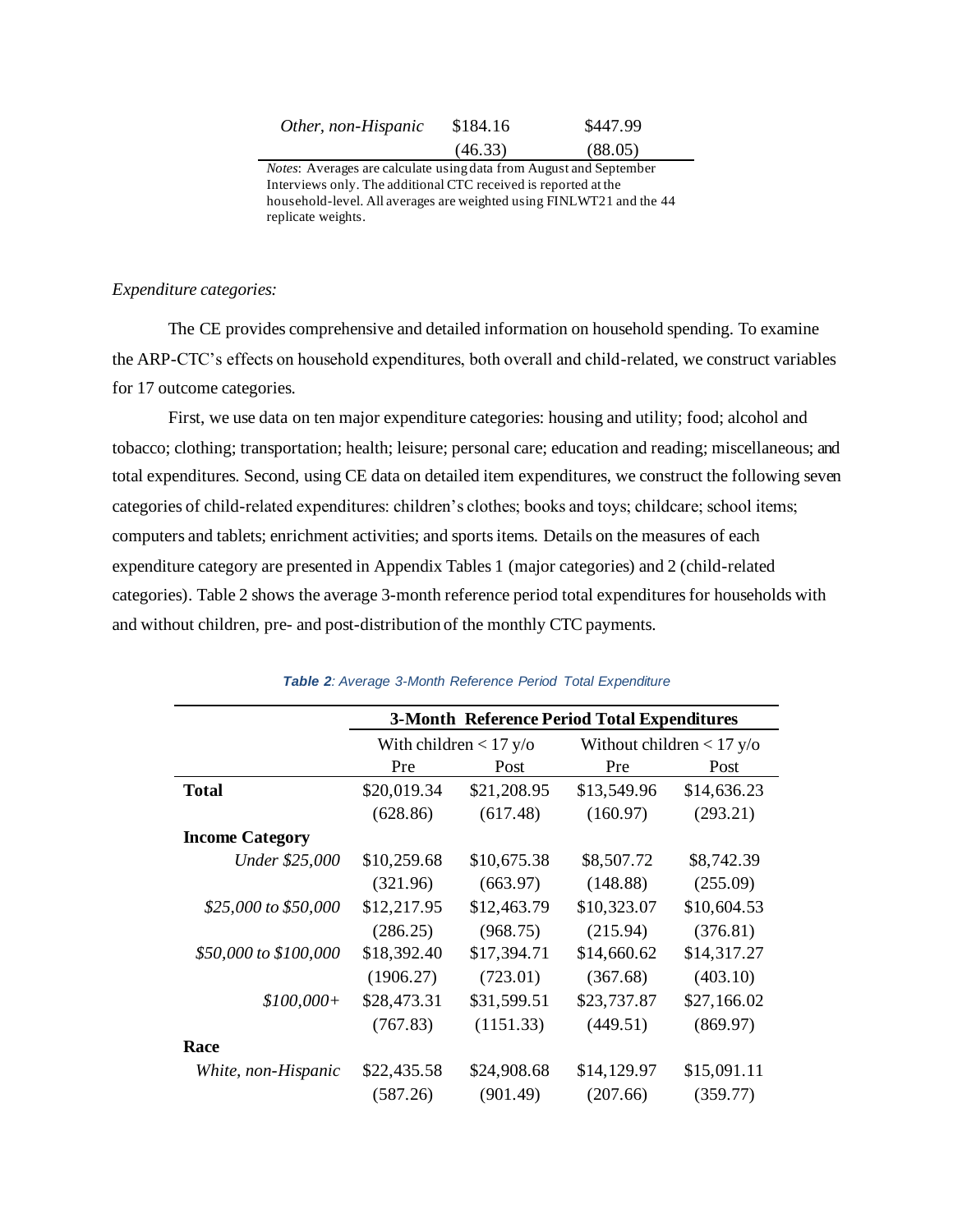| Black, non-Hispanic | \$17,589.95 | \$15,796.76 | \$11,043.90 | \$10,449.23 |
|---------------------|-------------|-------------|-------------|-------------|
|                     | (3661.53)   | (1339.28)   | (352.19)    | (472.90)    |
| Hispanic            | \$15,181.90 | \$15,258.64 | \$12,037.12 | \$13,807.25 |
|                     | (376.12)    | (987.92)    | (304.58)    | (707.24)    |
| Asian, non-Hispanic | \$21,188.21 | \$24,907.17 | \$15,948.02 | \$20,619.31 |
|                     | (883.58)    | (2545.84)   | (821.06)    | (2076.11)   |
| Other, non-Hispanic | \$17,867.94 | \$14,565.66 | \$12,199.82 | \$17,623.68 |
|                     | (1408.42)   | (1428.53)   | (752.87)    | (3116.16)   |

*Notes*: "Total Expenditures" is based on the CE definition of total spending. "Pre" includes data collected during interviews from January 2021 through July 2021. "Post" includes data collected during interviews from August 2021 through September 2021. All averages are weighted using FINLWT21 and the 44 replicate weights.

## *Methods:*

Our empirical models all rely on a difference-in-difference framework. We are interested in understanding how the expansion of the CTC affected expenditures. Analyzing the difference in pre-CTC expansion and post-CTC expansion spending for treated units would yield a first difference estimate of the treatment effect. However, a first difference specification will not control for variation in spending due to month-to-month differences ("monthly" variation) and changes in supply and demand of goods and services due to COVID-19 restrictions, which may be correlated with when the monthly payments began being distributed. Variation due to the pandemic can be separated into two subcategories. The first type of variation we will refer to as "pre-pandemic" variation, and is the variation in spending that occurs between pre- and post-start of the pandemic. The second type of variation is "within pandemic" variation and is the variation in spending that occurs between months due to changes in COVID-19 restrictions.

To control for these various sources of variation, we first estimate the difference between the preand post-CTC expansion spending for households with and without children. Households without children do not benefit from the expansion of the CTC, and therefore, act as our control units. Equation (1) shows the model that will be estimated.

$$
E_{it} = \beta_0 + \beta_1 * Child_{it} + \beta_2 * Child_{it} * 1[CTC_t > 0] + \nabla X_{it} + \alpha_t + e_{it} \tag{1}
$$

We first evaluate the CTC expansion using a binary treatment indicator (i.e., the post-CTC expansion period), which is represented as the indicator function  $1[CTC(t) > 0]$ . As described in the data section, our dependent variable is three-month expenditures for various spending categories. We only use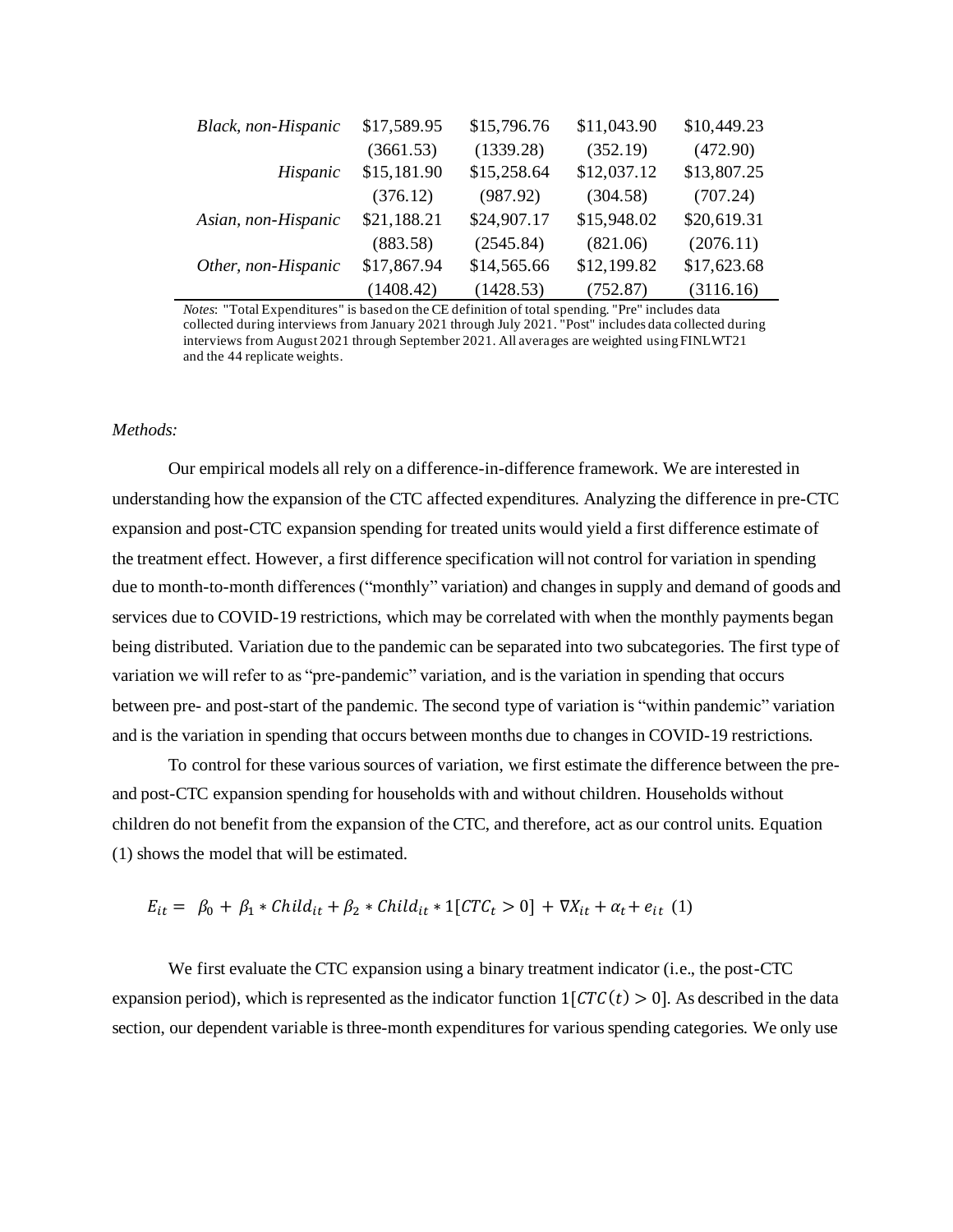data from 2021 in order to control for "pre-pandemic" variation in spending.<sup>18</sup> Expenditures are reported by household *i* and collected in interview month  $t^{19}$  Child  $\mu$  is a binary variable equal to 1 if the household has at least one child under age 18 and 0 otherwise. Vector  $X_{it}$  represents a set of household characteristics, namely age of the reference person, this person's gender, race/ethnicity, and education, and for the household the total income, state of residence, and the number of people in the household.  $\alpha_t$ represents a full set of controls for the interview month, which account for seasonal variation.

With a binary treatment, we are using only the variation in spending between possible recipients and non-recipients to identify the treatment effect. Possible recipients are represented by households interviewed in August or September that have at least one child aged 17 or less. We have two types of non-recipients, households who have at least one child, but were not interviewed in August or September and households without a child aged 17 or less. Variation in spending for pre- and post-treatment is controlled for with interview month fixed effects  $(\alpha_t)$ . We control for "monthly" variation and "within pandemic" variation by including a dummy variable for the presence of a child. The coefficient  $(\beta_2)$  on the interaction term provides the difference-in-difference estimate of the association between the expanded CTC and expenditures by households with children. Recall, we do not have data on receipt of the monthly payments. Instead, we assume all households with children receive a monthly payment, so  $\beta_2$ represents the Intent-to-Treat (ITT) effect.<sup>20</sup>

Expanded CTC payments were first sent out on July 15, 2021, and the last payments (as of this writing) were sent out in mid-December of 2021. Ideally, we would measure the effect of expanded CTC payments on monthly expenditures, but CE data are collected at the 3-month reference period level.<sup>21</sup> A respondent who is interviewed in August will report expenditures for May, June, and July. Since part of the reference period occurs after the CTC expansion, this respondent is considered "treated" under the binary specification even though only one month of expenditures occur post-expansion. A similar "partial treatment" also occurs for interviews occurring in September 2021, where only two months of expenditures (July and August) occur post-expansion. A potential shortcoming of using equation (1) to estimate the treatment effect is that it treats households interviewed in August and September as if they received the same treatment intensity, but they did not. As noted earlier a respondent who is interviewed in August 2021 will report expenditures for May, June, and July. Only during one month of this reference

<sup>&</sup>lt;sup>18</sup> All households are reporting expenditures from after the start of the pandemic, so there is no difference in spending due to spending pre- or post-start of the pandemic.

<sup>&</sup>lt;sup>19</sup> Recall, the reference period for expenditures is the three months prior to the interview.

<sup>&</sup>lt;sup>20</sup> When the remaining quarters of 2021 CE data are made available, we will apply a two-stage least squares methodology to estimate the treatment-effect on the treated. For this approach, we use the expected benefit (based on the calculation described above) as an instrumental variable and the observed receipt (as reported by families in the CEX surveys) as the endogenous variable.

 $21$  Some of the expenditures for the CE interview are collected at the monthly level, but a majority are only reported for the en tire three-month reference period, which is why we use the data at the (overlapping) three-month frequency.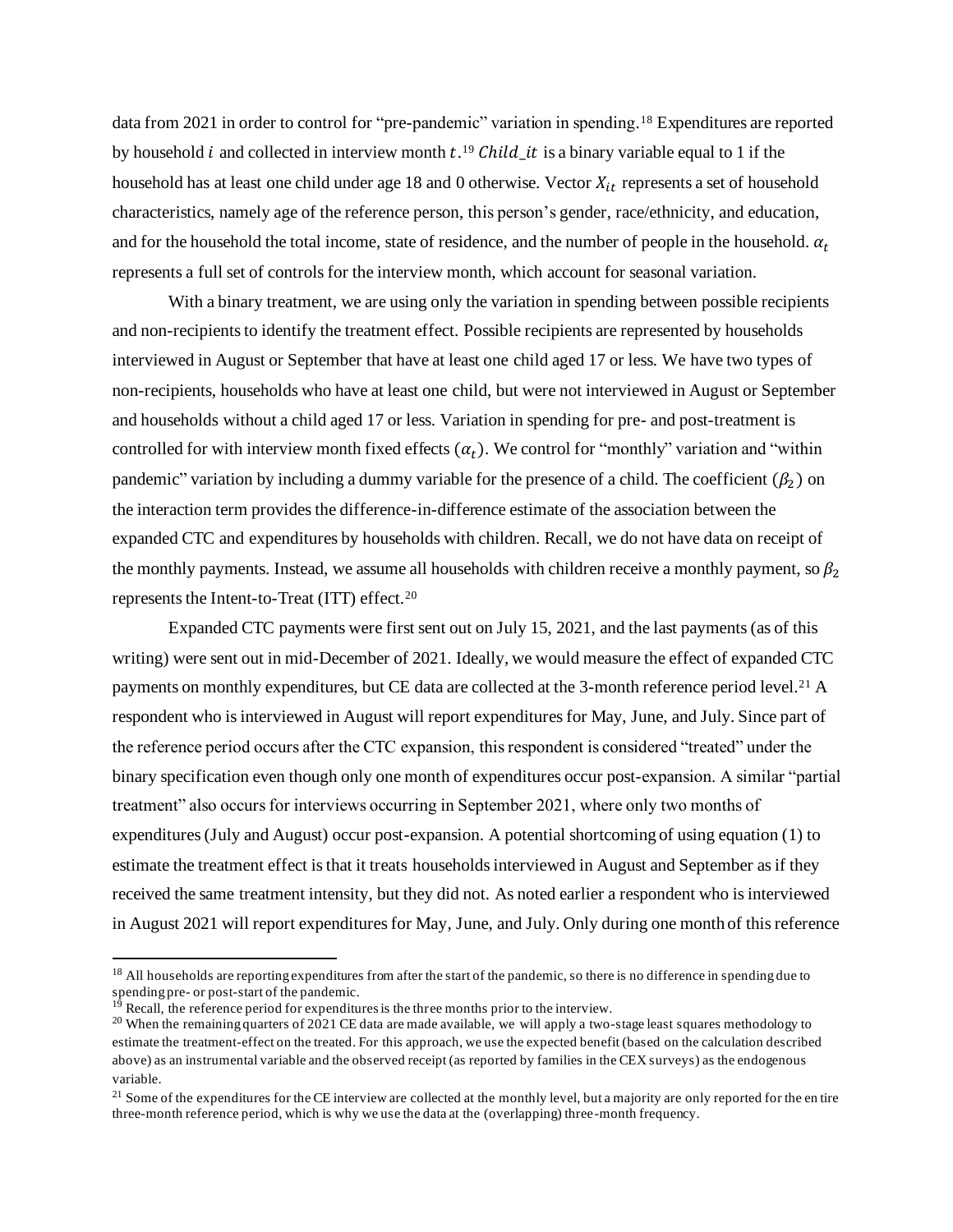period could a household have received a monthly payment. In contrast, a respondent interviewed in September 2021 will have a reference period of June, July, and August, which means this respondent would have been treated for two months. By treating CUs interviewed in August and September as having the same treatment intensity we are diluting our treatment effect. We attempt to correct for this potential bias, as well as improve the statistical power of our model, by exploiting the variation in the amount of the monthly CTC payment.<sup>22</sup>

Equation (2), shown below, is identical to equation (1) with the only difference being the indicator function,  $1[CTC(t) > 0]$ , has been replaced with  $CTC(t)$ , which represents the dollar value of the additional CTC that is expected to be received after the expansion. By using the variation in the expected amount to be received we are implicitly controlling for the variation in treatment intensity that occurs between August and September interviews. Ceteris paribus,  $CTC(Aug) < CTC(Sept)$  simply because August interviewees will only receive one month of the payment whereas September interviews will be assigned two months. Moreover, this specification allows us to use not only variation between recipients and non-recipients, but also variation in spending by households who are expected to receive different size payments. Again,  $\beta_2$  represents our estimate of the ITT effect.

$$
E_{it} = \beta_0 + \beta_1 * Child_{it} + \beta_2 * Child_{it} * CTC_t + \nabla X_{it} + \alpha_t + e_{it} \tag{2}
$$

Both equations (1) and (2) use families without children to control for any "monthly" variation in spending, as well as to control for "within pandemic" variation due to changes in supply and demand of goods and services resulting from changes in COVID-19 restrictions. For these models to lead to an unbiased estimator, households with and without children need to have similar "monthly" and "withinpandemic" variation in spending. However, it could be the case that households with children have different month-to-month trends in spending and are impacted differently when COVID-19 restrictions change. For example, households with children will have expenditures for school and childcare that are different from month to month and not incurred by households without children and unrelated to the receipt of monthly payments. Additionally, changes in policies about school openings and closing will impact households with children but not households without children. As a result, the estimate of the ITT effect in equation (1) and (2) could be biased. We account for this difference in seasonal spending by restricting our sample to only those households with children.

 $22$  Since the variation in treatment intensity can be described as a discrete measure, we could separate in binary treatment variable into three categories of treatment intensity (e.g., CTC=0.33 in August 2021 and March 2022; CTC=0.67 in September 2021 and February 2022; CTC=1 in other months after August 2021) and estimate equation (1) using this alternative specification. This option will be explored while revising this work.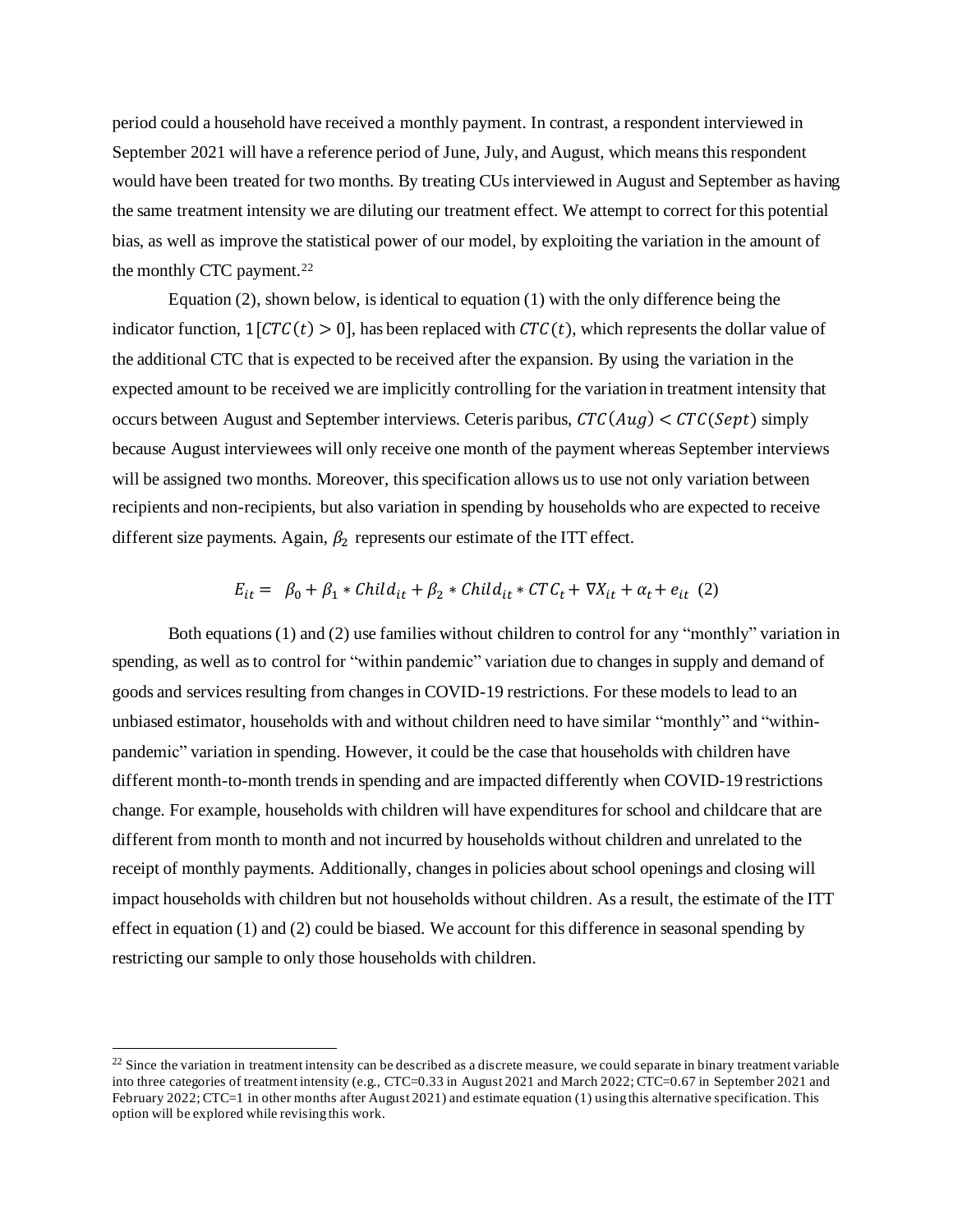If we simply restrict our sample to only households with children, we reduce our model to a first difference. Therefore, when we restrict our sample to only households with children, we also pull in data from January 2019 to September 2019 interviews. Equation (3a) shows the new specification with a binary treatment variable. Equation (3b) shows the continuous treatment specification.

$$
E_{it} = \beta_0 + \beta_1 * 1[CTC_t > 0] + \gamma_t + \lambda_t + \nabla X_{it} + e_{it} \quad (3a)
$$
  

$$
E_{it} = \beta_0 + \beta_1 * CTC_t + \gamma_t + \lambda_t + \nabla X_{it} + e_{it} \quad (3b)
$$

Unlike in equations  $(1)$  and  $(2)$ , our treatment and control groups are dictated by the year in which the interview took place rather than the presence of children.  $\gamma_t$  represents this year fixed effect, taking a value of one if the household was interviewed in 2021. This fixed effect controls for "pre-pandemic" variation, variation in spending between 2021 (treatment) and 2019 (control). It also controls for the month-to-month ("monthly") variation in spending that occurs for households with children that is the same between 2021 and 2019. To control for the pre- and post- treatment variation, we include a full set of fixed effects for the interview month  $(\lambda_t)$ . The ITT effect with an indicator for when a household is expected to receive a monthly payment during their reference period (i.e., August and September 2021). In equation (3b) the treatment variable is the dollar value of the expected monthly payment received during the reference period. All other variables are the same as in equation (3a). The ITT effect is represented by  $\beta_1$ . Our identification strategy is similar to the identification strategy used to estimate the ITT effect in equation (1) and (2).

Unlike with equations (1) and (2), we are not concerned about differences in "monthly" variation due to the presence of children. However, one might still be concerned about the potential for changes in COVID-19 restrictions to affect spending ("within pandemic" variation). Most of the impact on spending from these restrictions were felt during 2020. By 2021 many of the restrictions that were constraining consumption during 2020 had already been relaxed and there was not much variation between the preand post-treatment periods. Therefore, we do not believe the pandemic era will cause much of a bias in equations (3a) and (3b), but we can use a triple-difference framework to help account for the any impact changes in restrictions had on spending.<sup>23</sup> We will provide a detailed description of this model in future iterations of this paper. A more detailed description of the technical details underlying the identification strategy is provided in the Technical Appendix.

<sup>&</sup>lt;sup>23</sup> See Berck and Villas-Boas 2016 for an explanation of triple difference modeling.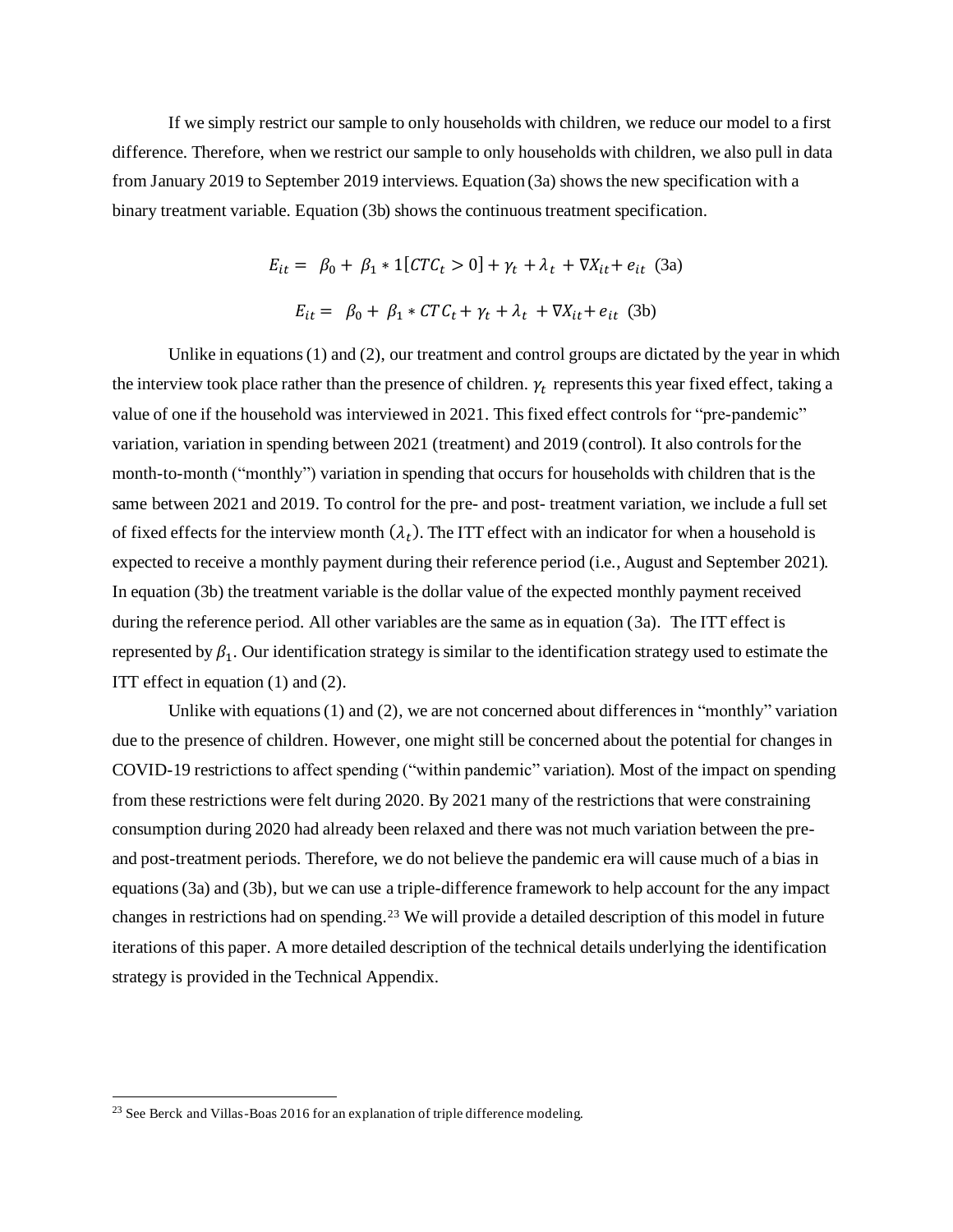## **Results**

This section presents the ITT estimates for the models detailed above in the Methods section. Note all the models were estimated using the survey weight (FINLWT21). Additionally, the dollar value of the additional CTC received is scaled by \$100. So, a 1 unit increase in the continuous model is equivalent to a \$100 increase in the CTC monthly payment. As noted earlier, these results are meant only to provide an illustration of our approach, and should not be used yet to interpret the causal effects of the expanded CTC. In future iterations, when full data across the treatment period become available, we will be able to present and interpret results more definitively.

Table 3 shows the estimates of the ITT effect  $(\beta_2)$  from equation (1) and (2). The ten different expenditure categories correspond to the ten major expenditure categories described in the Data section. Panel I in the table presents the treatment effect for the binary specification. Panel II presents the results for the continuous specification. In general, the results are insignificant, which is not surprising given the data only contained two interview months of treated observations and those treated observations received a relatively small "dose" of the treatment.

That being said, we do see positive and weakly significant treatment effects under the binary specification for food and clothing. The positive coefficient on food is in line with other research that has found the CTC expansion has helped reduce food insecurity (Parolin, Ananat, et al., 2021). We also find a statistically significant negative treatment effect for transportation when using the continuous treatment. This result contradicts our hypothesis that the CTC would have a positive effect on spending. However, this could be a result of differences in seasonal spending between consumer units with and without children. Specifically, the treatment period reflected July and August spending which corresponds to when schools are closed for the summer. Thus, consumer units with children may be spending less on transportation because it is the summer, which is not a decrease that is likely to be experienced by consumer units without children.

We can test this theory by looking at Table 4. This table presents the estimates when using equations (3a) and (3b), which restricts the sample to only consumer units with children and pulls in expenditures from 2019. When using the binary treatment, the treatment effect on food and clothing are still positive and weakly significant. We also see the treatment effect on personal care becoming statistically significant. Turning to the continuous treatment (panel II), the treatment effect on transportation is still negative, but the magnitude of the effect has reduced, and it is not statistically significant. Both changes suggest there was some difference in the seasonal spending patterns of consumer units with and without children. However, the coefficient is still negative, but this could be a result of differences in pandemic era spending. The triple-difference specification will help us disentangle what is going on with this treatment effect.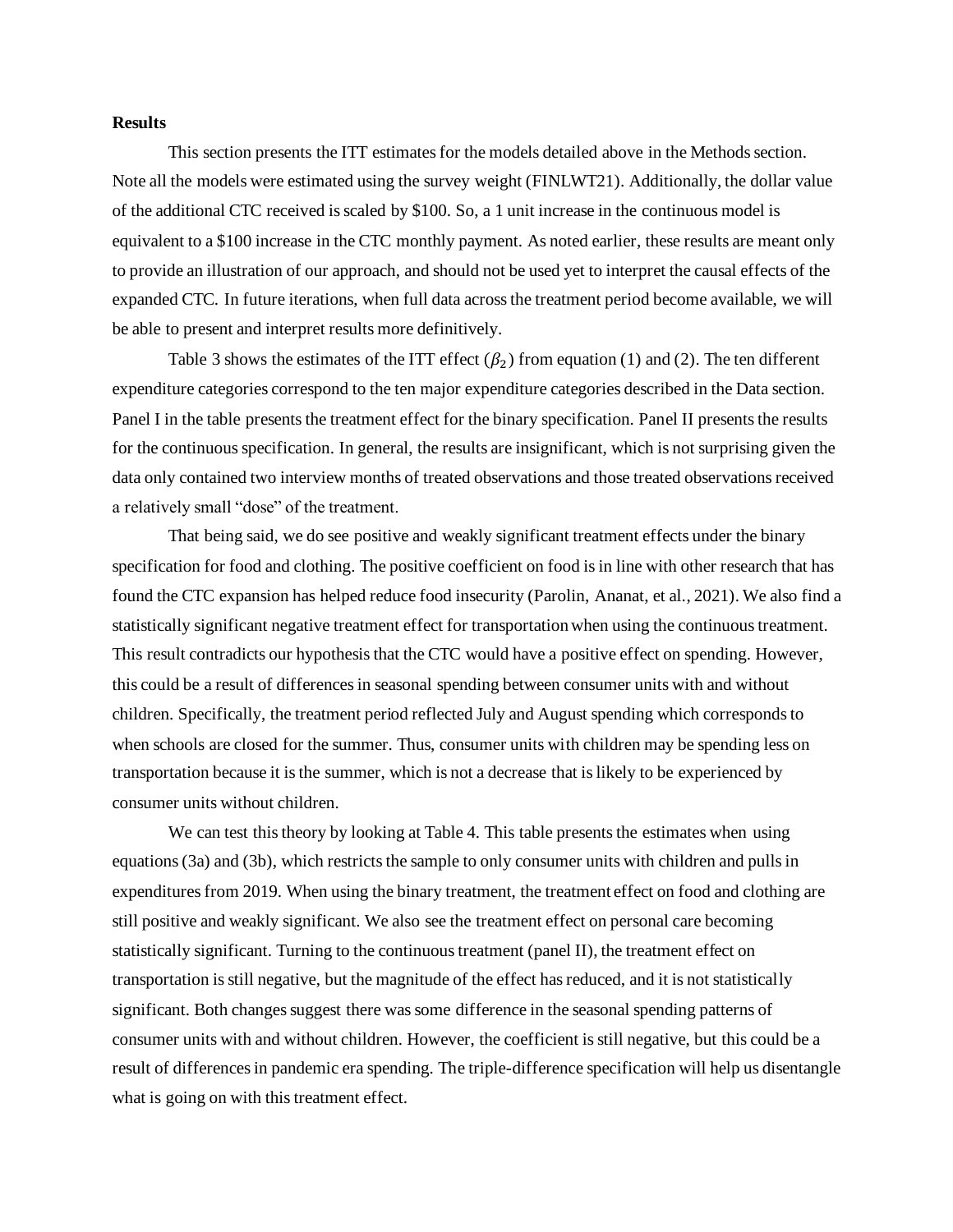*Table 3: Difference-in-differences estimate of effect of expanded CTC on spending on major expenditure categories among households with children compared to households without children, binary and continuous treatment*

| I: Binary Treatment      |              |            |            |                  |            |                 |                             |            |                  |            |
|--------------------------|--------------|------------|------------|------------------|------------|-----------------|-----------------------------|------------|------------------|------------|
|                          | <b>Total</b> | Food       | Housing    | <b>Transport</b> | Health     | <b>Clothing</b> | Alcohol &<br><b>Tobacco</b> | Leisure    | Personal<br>Care | Misc.      |
| <b>Estimation method</b> | <b>ITT</b>   | <b>ITT</b> | <b>ITT</b> | <b>ITT</b>       | <b>ITT</b> | <b>ITT</b>      | <b>ITT</b>                  | <b>ITT</b> | <b>ITT</b>       | <b>ITT</b> |
|                          | 439.92       | 159.17     | 134.07     | 8.08             | 23.83      | 57.11           | 0.76                        | 163.24     | $-2.32$          | 14.55      |
|                          | (836.20)     | (75.79)    | (220.60)   | (183.90)         | (72.86)    | (29.92)         | (19.26)                     | (141.30)   | (8.32)           | (46.96)    |
| II: Continuous Treatment |              |            |            |                  |            |                 |                             |            |                  |            |
|                          | <b>Total</b> | Food       | Housing    | <b>Transport</b> | Health     | <b>Clothing</b> | Alcohol &<br><b>Tobacco</b> | Leisure    | Personal<br>Care | Misc.      |
| <b>Estimation method</b> |              |            |            |                  |            |                 |                             |            |                  |            |
|                          | <b>ITT</b>   | <b>ITT</b> | <b>ITT</b> | <b>ITT</b>       | <b>ITT</b> | <b>ITT</b>      | <b>ITT</b>                  | <b>ITT</b> | <b>ITT</b>       | <b>ITT</b> |
|                          | $-238.52$    | $-2.30$    | $-34.75$   | $-57.30$         | $-16.15$   | 4.70            | 0.05                        | 17.96      | $-2.10$          | 5.99       |
|                          | (124.11)     | (12.06)    | (27.79)    | (17.63)          | (9.95)     | (4.90)          | (3.57)                      | (18.99)    | (1.22)           | (4.40)     |

Notes: Standard errors clustered at the household level are reported in parenthesis. All estimates are calculated with FINLWT21 survey weights. The coefficients in Panel I can be interpreted as the dollar increase in spending over the three months during which the household is expected to have received the CTC. The coefficients in Panel II can be interpreted as the increase in spending per \$100 of additional CTC received over the 3 -month reference period.

Table 4: Difference-in-differences estimate of effect of expanded CTC on spending on major expenditure categories among households with children in 2021 compared to those in *2019, binary and continuous treatment*

| I: Binary Treatment      |              |            |            |                  |            |                 |                             |          |                  |            |
|--------------------------|--------------|------------|------------|------------------|------------|-----------------|-----------------------------|----------|------------------|------------|
|                          | <b>Total</b> | Food       | Housing    | <b>Transport</b> | Health     | <b>Clothing</b> | Alcohol &<br><b>Tobacco</b> | Leisure  | Personal<br>Care | Misc.      |
| <b>Estimation method</b> | <b>ITT</b>   | <b>ITT</b> | <b>ITT</b> | <b>ITT</b>       | <b>ITT</b> | <b>ITT</b>      | <b>ITT</b>                  | ITT      | ITT              | <b>ITT</b> |
|                          | 1022.30      | 286.17     | 417.52     | 245.46           | 28.31      | 60.31           | 2.46                        | 119.04   | 27.04            | 84.09      |
|                          | (873.01)     | (85.29)    | (267.04)   | (183.86)         | (78.63)    | (37.52)         | (20.24)                     | (129.12) | (9.47)           | (56.87)    |
| II: Continuous Treatment |              |            |            |                  |            |                 |                             |          |                  |            |
|                          | <b>Total</b> | Food       | Housing    | <b>Transport</b> | Health     | <b>Clothing</b> | Alcohol &<br><b>Tobacco</b> | Leisure  | Personal<br>Care | Misc.      |
| <b>Estimation method</b> | <b>ITT</b>   | ITT        | <b>ITT</b> | <b>ITT</b>       | <b>ITT</b> | <b>ITT</b>      | ITT                         | ITT      | ITT              | <b>ITT</b> |
|                          | $-166.45$    | 6.08       | $-19.00$   | $-21.16$         | $-9.07$    | 6.44            | $-1.32$                     | 7.30     | 0.06             | 8.15       |
|                          | (106.12)     | (13.07)    | (29.46)    | (16.30)          | (10.06)    | (5.25)          | (3.52)                      | (15.96)  | (1.16)           | (4.45)     |
| N observations           | 8.955        | 8.955      | 8.954      | 8.955            | 8.955      | 8.955           | 8.955                       | 8.955    | 8.955            | 8,955      |

Notes: Standard errors clustered at the household level are reported in parenthesis. All estimates are calculated with FINLWT21 survey weights. The coefficients in Panel I can be interpreted as the dollar increase in spending over the three months during which the household is expected to have received the CTC. The coefficients in Panel II can be interpreted as the increase in spending per \$100 of additional CTC received over the 3-month reference period.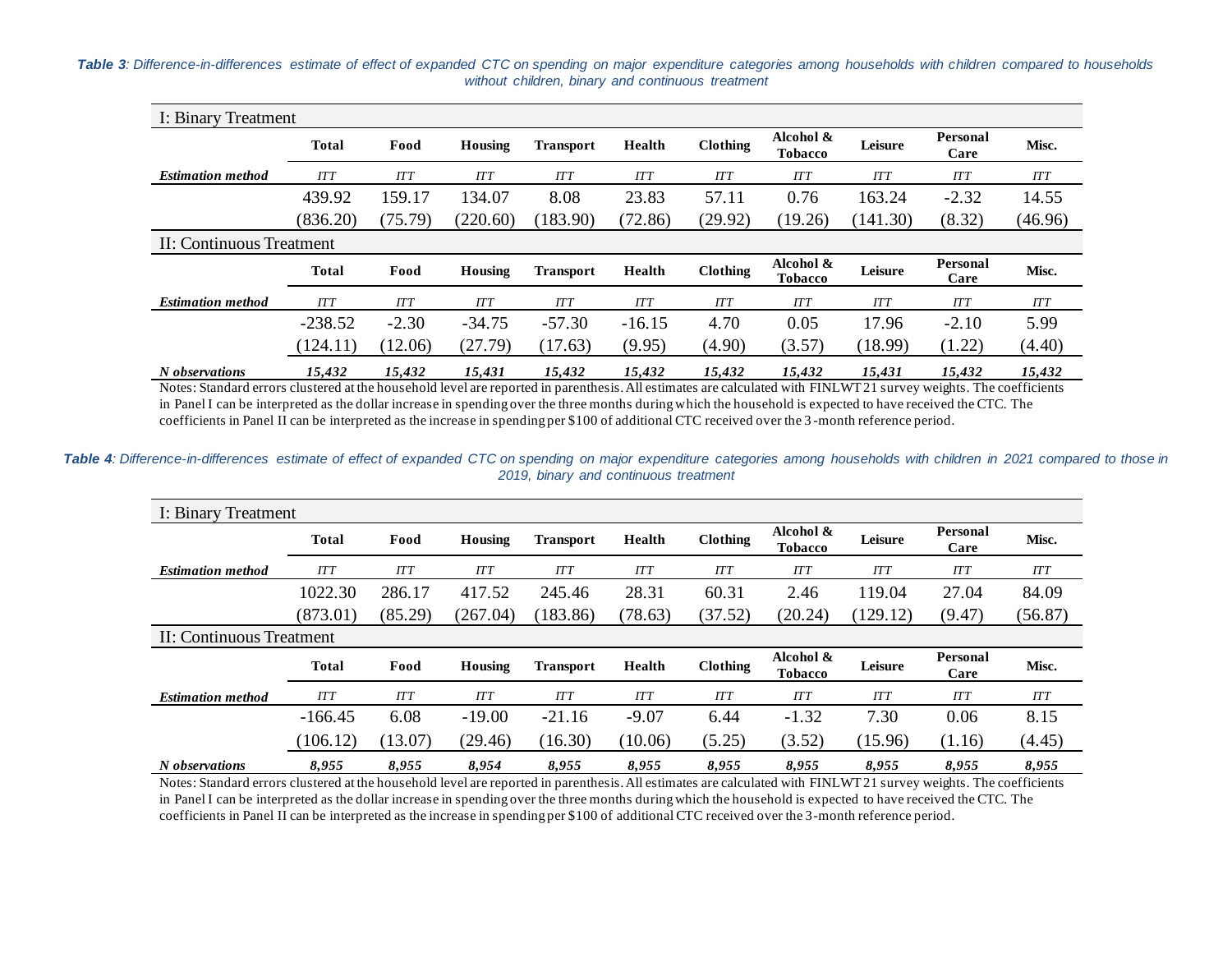Finally, Table 5 presents the estimates of the ITT effects on child related expenditures using equations (3a) and (3b). Looking at the binary treatment in panel I, the treatment effect for children's clothes is positive and statistically significant. When we compare the magnitude of this treatment effect to the treatment effect we saw for clothing generally, it appears a majority of the additional spending on clothing generally is attributable to spending on children's clothes. The binary treatment effects for the rest of the spending categories are insignificant.

Turning to the continuous treatment effects in panel II, we see a positive and statistically significant coefficient on children's clothing. Consumer units who we expect to receive the advanced CTC payment spend \$0.09 out of every \$1 on children's clothing. Based on the average predicted gain in CTC payment (\$365.88) recipients will increase spending on children's clothing by \$31.54, which is within the margin of error for the binary treatment effect. In addition to children's clothing, spending on childcare has a positive and statistically significant coefficient.

While these results are promising, for the same reasons mentioned above about why large standard errors are not a big concern for us at this point, we do not want to read too much into the statistical significance we find. The results we present in here will likely change when we incorporate data from the rest of 2021.

| I: Binary Treatment      |                              |                          |                                     |                                   |                        |                  |                                 |
|--------------------------|------------------------------|--------------------------|-------------------------------------|-----------------------------------|------------------------|------------------|---------------------------------|
|                          | <b>Children's</b><br>clothes | <b>Books</b> and<br>toys | Computers,<br>tablets, and<br>tech. | <b>School</b><br>related<br>items | <b>Sports</b><br>items | <b>Childcare</b> | <b>Enrichment</b><br>activities |
| <b>Estimation method</b> | <b>ITT</b>                   | <b>ITT</b>               | <b>ITT</b>                          | <b>ITT</b>                        | <b>ITT</b>             | <b>ITT</b>       | <b>ITT</b>                      |
|                          | 48.07                        | 6.24                     | 14.67                               | 96.77                             | 12.88                  | 40.66            | 3.19                            |
|                          | (17.82)                      | (14.69)                  | (16.88)                             | (75.88)                           | (22.93)                | (45.86)          | (54.57)                         |
| II: Continuous Treatment |                              |                          |                                     |                                   |                        |                  |                                 |
|                          | <b>Children's</b><br>clothes | <b>Books</b> and<br>toys | Computers,<br>tablets, and<br>tech. | <b>School</b><br>related<br>items | <b>Sports</b><br>items | <b>Childcare</b> | <b>Enrichment</b><br>activities |
| <b>Estimation method</b> | <b>ITT</b>                   | <b>ITT</b>               | <b>ITT</b>                          | <b>ITT</b>                        | <b>ITT</b>             | <b>ITT</b>       | ITT                             |
|                          | 8.62                         | 0.63                     | 2.18                                | $-14.15$                          | $-0.10$                | 8.10             | $-5.83$                         |
|                          | (3.10)                       | (1.91)                   | (2.13)                              | (10.10)                           | (3.16)                 | (4.82)           | (4.34)                          |
| N observations           | 8,955                        | 8,955                    | 8,955                               | 8,955                             | 8,955                  | 8,955            | 8,955                           |

*Table 5: Difference-in-differences estimate of effect of expanded CTC on spending on child-related items and childcare among households with children in 2021 to those in 2019, binary and continuous treatment*

Notes: Standard errors clustered at the household level are reported in parenthesis. All estimates are calculated with FINLWT 21 survey weights. The coefficients in Panel I can be interpreted as the dollar increase in spending over the three months during which the household is expected to have received the CTC. The coefficients in Panel II can be interpreted as the increase in spendi ng per \$100 of additional CTC received over the 3-month reference period.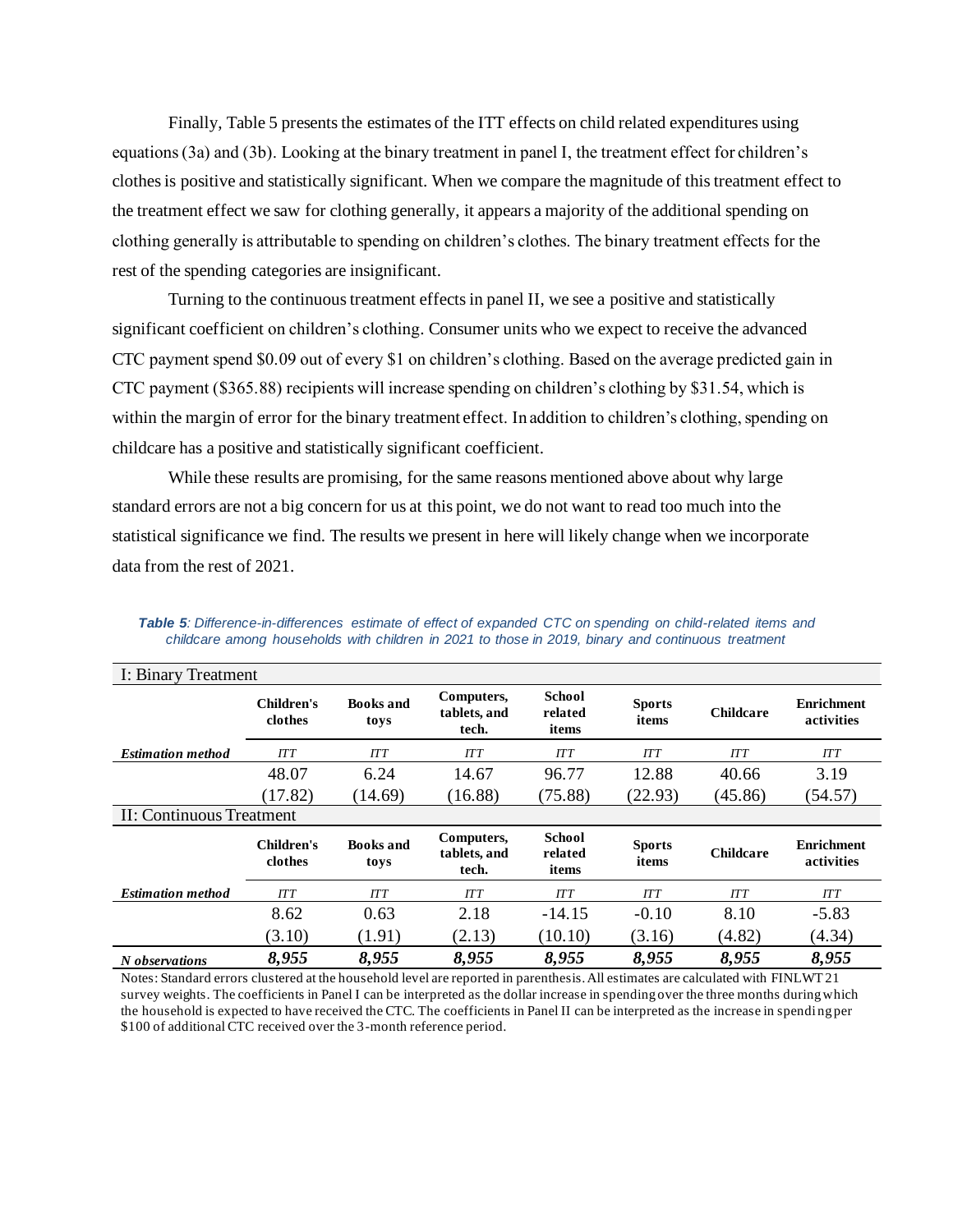## **Conclusion**

Households with children faced significant economic challenges during the pandemic as a result of lost jobs, school closures, and a lack of childcare. The expansion of the CTC provided more generous benefits, modified the rules to allow more households to receive the credit, and implemented monthly payments in hopes of alleviating some of this burden. Early studies have established the expanded CTC has reduced material hardship, improved food security, and reduced child poverty. However, none of these studies have looked at the direct impact of the CTC expansion on spending. This paper helps fill this gap by beginning to explore how household expenditures have changed due to the CTC expansion using data from the Consumer Expenditure Survey. Future iterations of the paper will revisit these preliminary and incomplete results as fuller data across the treatment period become available.

We implement a difference-in-difference approach and use variation between recipients and nonrecipients as well as variation due to differences in the CTC amount a household receives to identify the treatment effect. Because the full year of 2021 data is not yet available and the CE only started to ask about receipt of the CTC in October 2021, our analysis is limited to estimating the intent-to-treat effects. Estimates of these effects suggest receipt of the CTC is most likely to impact spending related to children. Our results show an increase in spending on children's clothing and childcare in response to the CTC. Spending on food also was shown to increase. Spending on categories unrelated to children, such as alcohol and tobacco, did not appear to be impacted by the CTC. However, our dataset includes only two Interview Survey reference months that can be considered treated, and even so, the treatment is relatively small for these observations. Results vary across specifications, and our estimates are intent-to-treat only. Therefore, we want to caveat the results presented in this paper. When we update our analysis to use the full 2021 year of data, we will have many more treated observations with larger treatments and we will be able to estimate the treatment-on-treated effect, so we fully expect our results to change.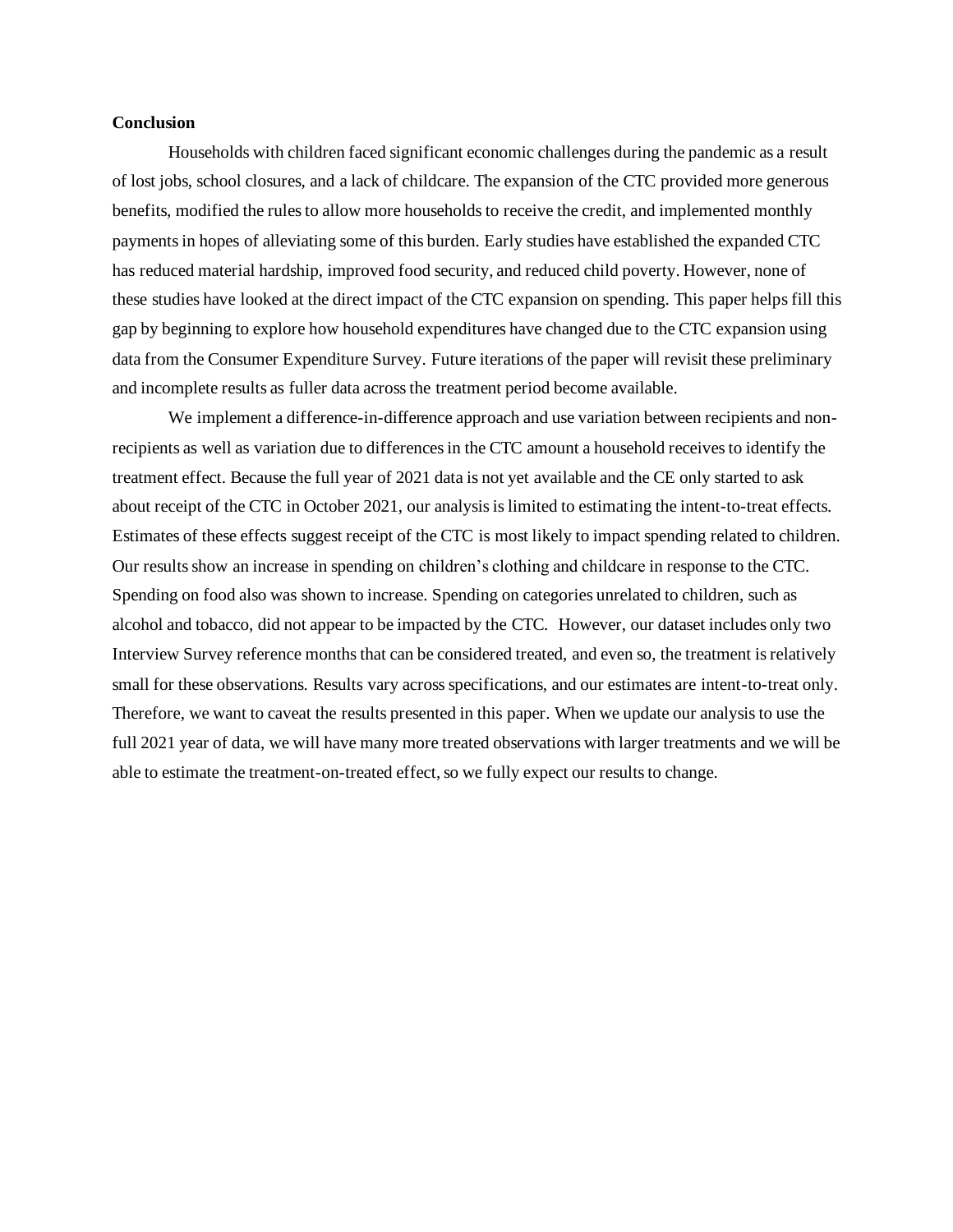# **Reference**

- Acs, G., & Werner, K. (2021). *Expanding the Child Tax Credit Could Lift Millions of Children out of Poverty*. Urban Institute. https://www.urban.org/research/publication/expanding-child-tax-creditcould-lift-millions-children-out-poverty
- [Amorim, M. \(2021\). Socioeconomic Disparities in Parental Spending after Universal Cash Transfers: The](https://www.zotero.org/google-docs/?qaY3BK)  [Case of the Alaska Dividend.](https://www.zotero.org/google-docs/?qaY3BK) *[Social Forces](https://www.zotero.org/google-docs/?qaY3BK)*[, soab119. https://doi.org/10.1093/sf/soab119](https://www.zotero.org/google-docs/?qaY3BK)
- Ananat, E., Glasner, B., Hamilton, C., & Parolin, Z. (2022). *Effects of the Expanded Child Tax Credit on Employment Outcomes: Evidence from Real-World Data from April to December 2021* (Working Paper No. 29823; Working Paper Series). National Bureau of Economic Research. https://doi.org/10.3386/w29823
- Berck, P. & Villas-Boas, S.B. (2016) A note on the triple difference in economic models, *Applied Economics Letters*, 23:4, 239-242, DOI: [10.1080/13504851.2015.1068912](https://doi.org/10.1080/13504851.2015.1068912)
- Coleman-Jensen, A. Rabbitt, M.P., Gregory, C.A., & Singh, A (2021). "Household Food Security in the United States in 2020." 298. Economic Research Report. U.S. Department of Agriculture.
- Conger, R. D., & Conger, K. J. (2002). Resilience in Midwestern Families: Selected Findings from the First Decade of a Prospective, Longitudinal Study. *Journal of Marriage and Family*, *64*(2), 361– 373. https://doi.org/10.1111/j.1741-3737.2002.00361.x
- [Gregg, P., Waldfogel, J., & Washbrook, E. \(2005\).](https://www.zotero.org/google-docs/?qaY3BK) *[Expenditure Patterns Post-Welfare Reform in the UK:](https://www.zotero.org/google-docs/?qaY3BK)  [Are Low-Income Families Starting to Catch Up?](https://www.zotero.org/google-docs/?qaY3BK)* [\(SSRN Scholarly Paper ID 1159330\). Social](https://www.zotero.org/google-docs/?qaY3BK)  [Science Research Network. https://papers.ssrn.com/abstract=1159330](https://www.zotero.org/google-docs/?qaY3BK)
- Hamilton, L., Roll, S., Despard, M., Maag, E., Chun, Y., Brugger, L., & Grinstein-Weiss, M. (2022). The impacts of the 2021 expanded child tax credit on family employment, nutrition, and financial well-being: Findings from the Social Policy Institute's Child Tax Credit Panel (Wave 2) (No. 173). Global Economy and Development Program at Brookings. https://www.brookings.edu/research/the-impacts-of-the-2021-expanded-child-tax-credit-onfamily-employment-nutrition-and-financial-well-being/
- Jackson, M. I., & Schneider, D. (2022). Public Investments and Class Gaps in Parents' Developmental Expenditures. *American Sociological Review*, *87*(1), 105–142. https://doi.org/10.1177/00031224211069975
- [Jones, L. E., Milligan, K., & Stabile, M. \(2019\). Child cash benefits and family expenditures: Evidence](https://www.zotero.org/google-docs/?qaY3BK)  [from the National Child Benefit.](https://www.zotero.org/google-docs/?qaY3BK) *[Canadian Journal of Economics/Revue Canadienne](https://www.zotero.org/google-docs/?qaY3BK)  [d'économique](https://www.zotero.org/google-docs/?qaY3BK)*[,](https://www.zotero.org/google-docs/?qaY3BK) *[52](https://www.zotero.org/google-docs/?qaY3BK)*[\(4\), 1433–1463. https://doi.org/10.1111/caje.12409](https://www.zotero.org/google-docs/?qaY3BK)
- Karpman, M., Maag, E., Kenney, G. M., & Wissoker, D. A. (2021). Who Has Received Advance Child Tax Credit Payments, and How Were the Payments Used?. *Washington, DC: Urban Institute*.
- Kaushal, N., Magnuson, K., & Waldfogel, J. (2011). *How is family income related to investments in children's learning?* (G. J. Duncan & R. Murnane, Eds.; pp. 187–206). Russell Sage Foundation. https://www.russellsage.org/
- Kornrich, S., & Furstenberg, F. (2013). Investing in Children: Changes in Parental Spending on Children, 1972–2007. *Demography*, *50*(1), 1–23. https://doi.org/10.1007/s13524-012-0146-4
- Marr, C., Cox, K., & Sherman, A. (2021). *Build Back Better's Child Tax Credit Changes Would Protect Millions From Poverty—Permanently*. 19.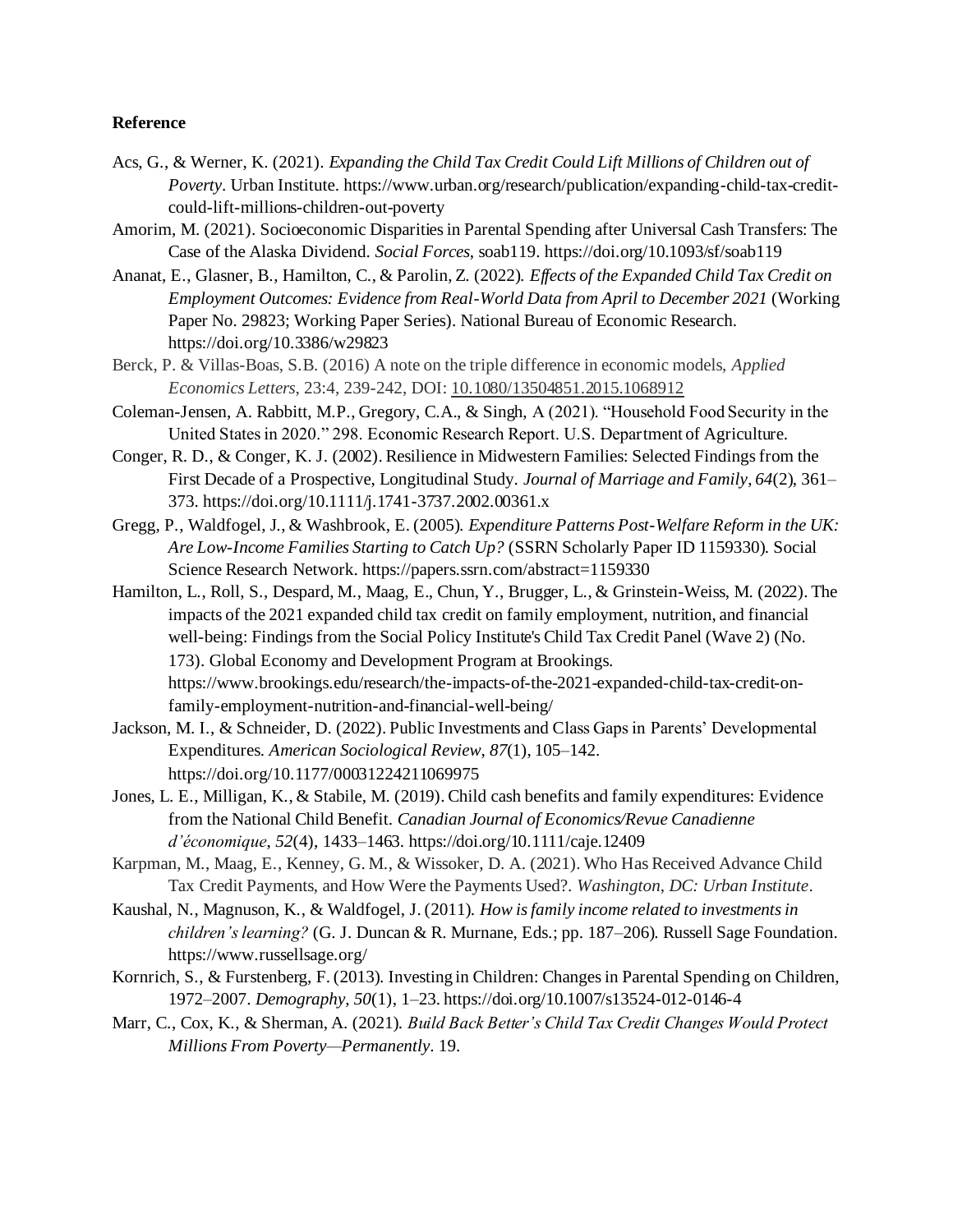- Meyer, B., Murphy, C., & Sullivan, J.S. (2022). Changes in the Distribution of Economic Well-Being During the COVID-19 Pandemic: Evidence form Nationally Representative Consumption Data. https://www.nber.org/system/files/working\_papers/w29878/w29878.pdf
- [OECD. \(2013\).](https://www.zotero.org/google-docs/?qaY3BK) *[OECD Framework for Statistics on the Distribution of Household Income, Consumption](https://www.zotero.org/google-docs/?qaY3BK)  [and Wealth](https://www.zotero.org/google-docs/?qaY3BK)*[. OECD. https://doi.org/10.1787/9789264194830-en](https://www.zotero.org/google-docs/?qaY3BK)
- [Parker, J., Schild, J., Erhard, L., & Johnson, D. \(2022\).](https://www.zotero.org/google-docs/?qaY3BK) *[Household Spending Responses to the Economic](https://www.zotero.org/google-docs/?qaY3BK)  [Impact Payments of 2020: Evidence from the Consumer Expenditure Survey](https://www.zotero.org/google-docs/?qaY3BK)* [\(No. w29648; p.](https://www.zotero.org/google-docs/?qaY3BK)  [w29648\). National Bureau of Economic Research. https://doi.org/10.3386/w29648](https://www.zotero.org/google-docs/?qaY3BK). Also available as BLS Working Paper 544 https://www.bls.gov/osmr/researchpapers/2021/pdf/ec210100.pdf.
- [Parolin, Z., Ananat, E., Collyer, S., Curran, M., & Wimer, C. \(2021\).](https://www.zotero.org/google-docs/?qaY3BK) *[The Initial Effects of the Expanded](https://www.zotero.org/google-docs/?qaY3BK)  [Child Tax Credit on Material Hardship](https://www.zotero.org/google-docs/?qaY3BK)* [\(No. w29285; p. w29285\). National Bureau of Economic](https://www.zotero.org/google-docs/?qaY3BK)  [Research. https://doi.org/10.3386/w29285](https://www.zotero.org/google-docs/?qaY3BK)
- [Parolin, Z., Collyer, S., Curran, M. A., & Wimer, C. \(2021\).](https://www.zotero.org/google-docs/?qaY3BK) *[Monthly Poverty Rates among Children after](https://www.zotero.org/google-docs/?qaY3BK)  [the Expansion of the Child Tax](https://www.zotero.org/google-docs/?qaY3BK) Credit*[. 14.](https://www.zotero.org/google-docs/?qaY3BK)
- Perez-Lopez, D. J. (2021). *Household Pulse Survey Collected Responses Just Before and Just After the Arrival of the First CTC Checks*. Census.Gov. https://www.census.gov/library/stories/2021/08/economic-hardship-declined-in-households-withchildren-as-child-tax-credit-payments-arrived.html
- Pilkauskas, N., & Cooney, P. (2021). Receipt and usage of child tax credit payments among low-income families: what we know. University of Michigan: Poverty Solutions.
- Rachidi, A. (2021) New survey data raises questions about the expanded Child Tax Credit. Washington DC: American Enterprise Institute.
- RAPID-EC (2021c) Parents' Expectations About the Child Tax Credit (December). The Child Tax Credit is Buffering Families from Financial Hardship. University of Oregon.
- Roll, S., Hamilton, L., & Chun, Y. (2021a). *Expanded Child Tax Credit Payments Have Not Reduced Employment*. 4.
- Roll, S., Chun, Y., Brugger, L., & Hamilton, L. (2021b). How are families in the US using their Child Tax Credit payments? Evidence from Census Data. Social Policy Institute, Washington University in St. Louis & Appalachian State University.
- Schneider, D., Hastings, O. P., & LaBriola, J. (2018). *Income Inequality and Class Divides in Parental Investments*. https://doi.org/10.1177/0003122418772034
- Waxman, S., Sherman, A., &Cox, K. (2021) Income Support Associated With Improved Outcomes for Children, Many Studies Show. Washington DC: Center on Budget and Policy Priorities.
- Yeung, W. J., Linver, M. R., & Brooks–Gunn, J. (2002). How Money Matters for Young Children's Development: Parental Investment and Family Processes. *Child Development*, *73*(6), 1861–1879. https://doi.org/10.1111/1467-8624.t01-1-00511
- Zippel, C. (2021) 9 in 10 Families with Low Incomes Are Using Child Tax Credits to Pay for Necessities, Education. Washington DC: Center on Budget and Policy Priorities.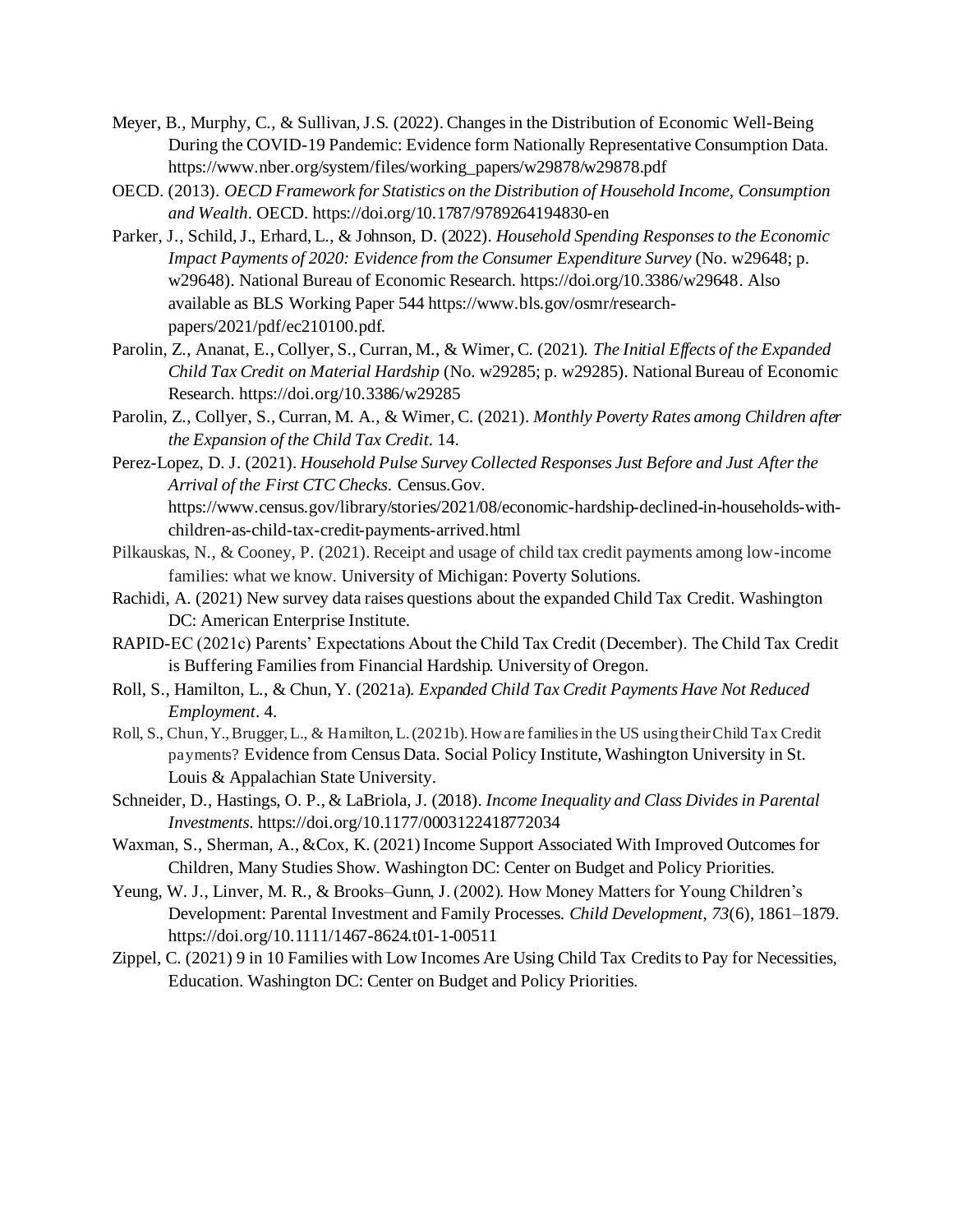| Category              | Description                                                                                                                                                                                            |
|-----------------------|--------------------------------------------------------------------------------------------------------------------------------------------------------------------------------------------------------|
| Housing and utility   | Shelter cost; utility cost; household operations; house furnishings and equipment                                                                                                                      |
| Food                  | Food at home and away from home (including meals as, and not as, pay)                                                                                                                                  |
| Alcohol and tobacco   | Alcoholic beverages and tobacco and smoking supplies                                                                                                                                                   |
| Clothing              | Clothing and footwear formen, women, boys, and girls, and other apparel<br>products and services                                                                                                       |
| Transportation        | Cars and trucks, other vehicles, gasoline and motor oil, maintenance and repairs,<br>vehicle insurance, rental, leases, licenses, and public transportations                                           |
| Health                | Health insurance, medical services, prescription drugs, and medical supplies                                                                                                                           |
| Leisure               | Fees and admissions to entertainment activities, televisions, radios, and sound<br>equipment, pets, toys, and playground equipment, and other entertainment                                            |
| Personalcare          | Wigs, hairpieces, or toupees, electric personal care appliances, and personal care<br>services formales and females, including haircuts                                                                |
| Education and reading | Tuition, schoolbooks, supplies, and equipment for college, elementary and high<br>school, day care center, and other schools, and other school-related expenses;<br>newspapers and magazines and books |
| Miscellaneous         | Miscellaneous expenditures including funeral, cash contributions, insurance and                                                                                                                        |
|                       | pension                                                                                                                                                                                                |
| Total                 | Total of above                                                                                                                                                                                         |

**Appendix Table 1: Major Expenditure Categories** 

# **Appendix Table 2: Child-related Expenditure Categories**

| Category              | Description                                                                     |
|-----------------------|---------------------------------------------------------------------------------|
| Children's clothes    | Infant and children clothing and footwear                                       |
| Books and toys        | Books and toys including infant furniture and equipment                         |
| Childcare             | Babysitting and childcare and day care                                          |
| School items          | School related items including tuition, schoolbooks, supplies, and school lunch |
| Computers and tablets | Computers, tablets, digital book readers, and other related software and        |
|                       | accessories including CD                                                        |
| Enrichment activities | Enrichment activities and outings including trips club membership tickets to    |
|                       | events fees for lessons musical instruments                                     |
| Sports items          | Sports item including athletic gear, bicycles, and camping items                |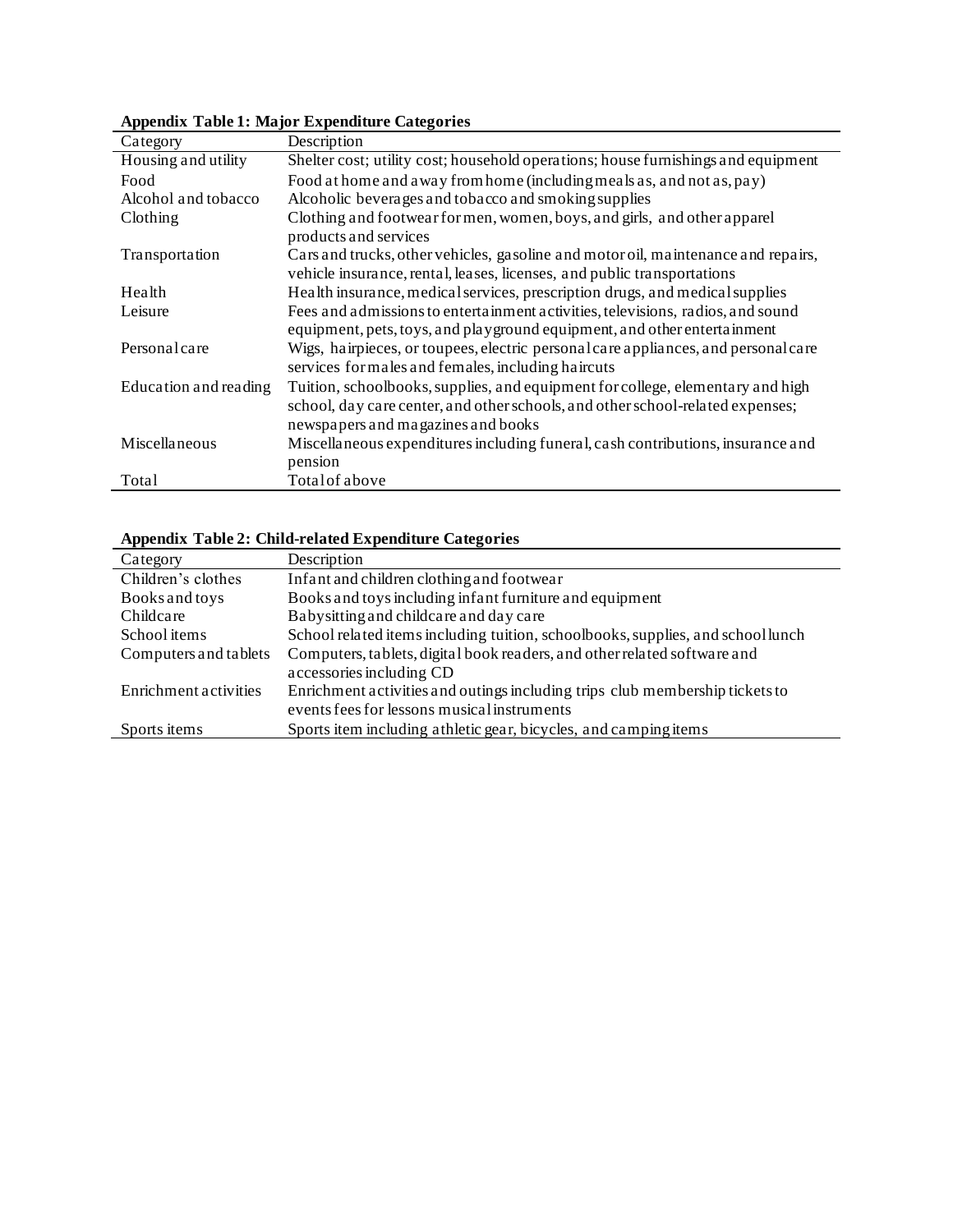# **Technical Appendix**

The purpose of this section is to provide a detailed technical explanation for the estimation strategy described in the Data & Methods section of the paper. It should be noted, the model described in this section does not exactly match the model presented in the main paper. The model presented in this section is a simplified version of model in the main paper. We use a simplified version of the model in order to make the explanation of the identification strategy and potential biases easier to understand. However, everything discussed in this section can be extended to the model we estimate,

$$
Exp_{ict} = \alpha_c + \alpha_i + \beta_i t + \gamma_i CTC_{ict} + \delta_i y_{ict} + \eta_i h size_{ict}
$$

- $\bullet$  *i* = pre- or post-pandemic (i.e. 2019 or 2020)
- $\bullet$   $c =$  presence of qualifying dependent
- $\bullet$   $t =$  time period (pre- or post-July, when the CTC advanced payments began)
- $Exp_{ict}$  expenditure for an observation in time period t, with children c, and in year i
- $\bullet$   $\alpha_c$  an indicator for whether or not the observation has a qualify dependent
- $\bullet$   $\alpha_i$  an indicator for whether or not the observation occurs during the pandemic era
- $CTC_{ict}$  the Child Tax Credit
- $\bullet$   $y_{ict}$  income
- $hsize_{ict}$  the number of people living within the observation

First difference (time): compare pre-ARP ( $t = 0$ ) to post-ARP ( $t = 1$ ) \* *All observations occur during the pandemic era (i=1) \** 

$$
Exp_{i,c,t=1} - Exp_{i,c,t=0} = a_c + \alpha_i + \beta_i (t = 1) + \gamma_i CTC_{i,c,t=1} + \delta_i y_{i,c,t=1} + \eta_i h size_{i,c,t=1} - [a_c + \alpha_i + \beta_i (t = 0) + \gamma_i CTC_{i,c,t=0} + \delta_i y_{i,c,t=0} + \eta_i h size_{i,c,t=0}]
$$

 $\Delta_t E x p_{ict} = \beta_i t + \gamma_i (CTC_{i,c,t=1} - CTC_{i,c,t=0}) + \delta_i (y_{i,c,t=1} - y_{i,c,t=0}) + \eta_i (hsize_{i,c,t=1} -hsize_{i,c,t=0})$ 

- $\Delta_t Exp_{ict}$  the change in expenditures between pre- and post-July
- $\bullet$   $\alpha_c$  drops because (on average) the presence of qualifying dependent does not change
- $\alpha_i$  drops because all observations occur during the pandemic era (i=1)
- $\bullet$   $\beta_i t$  effect on expenditures from being post July
- $\bullet$  (CT  $C_{i,c,t=1} {\it CTC}_{i,c,t=0}$ ) the additional child tax credit received pre-July and post-July
- $\bullet \quad \left(y_{i,c,t=1} y_{i,c,t=0}\right)$  the change income pre-July and post-July
- (hsiz $e_{i,ct,=1}$  hsiz $e_{i,c,t=0}$ ) the change in household size pre-July and post-July

Second difference (children): compare observations with  $(c=1)$  and without  $(c=0)$  children

$$
\Delta_t Exp_{i,c=1,t} - \Delta_t Exp_{i,c=0,t}
$$
\n
$$
= \beta_i t + \gamma_i (CTC_{i,c=1,t=1} - CTC_{i,c=1,t=0}) + \delta_i (y_{i,c=1,t=1} - y_{i,c=1,t=0})
$$
\n
$$
+ \eta_i (hsize_{i,c=1,t=1} - hsize_{i,c=1,t=0})
$$
\n
$$
- [\beta_i t + \gamma_i (CTC_{i,c=0,t=1} - CTC_{i,c=0,t=0}) + \delta_i (y_{i,c=0,t=1} - y_{i,c=0,t=0})
$$
\n
$$
+ \eta_i (hsize_{i,c=0,t=1} - hsize_{i,c=0,t=0})]
$$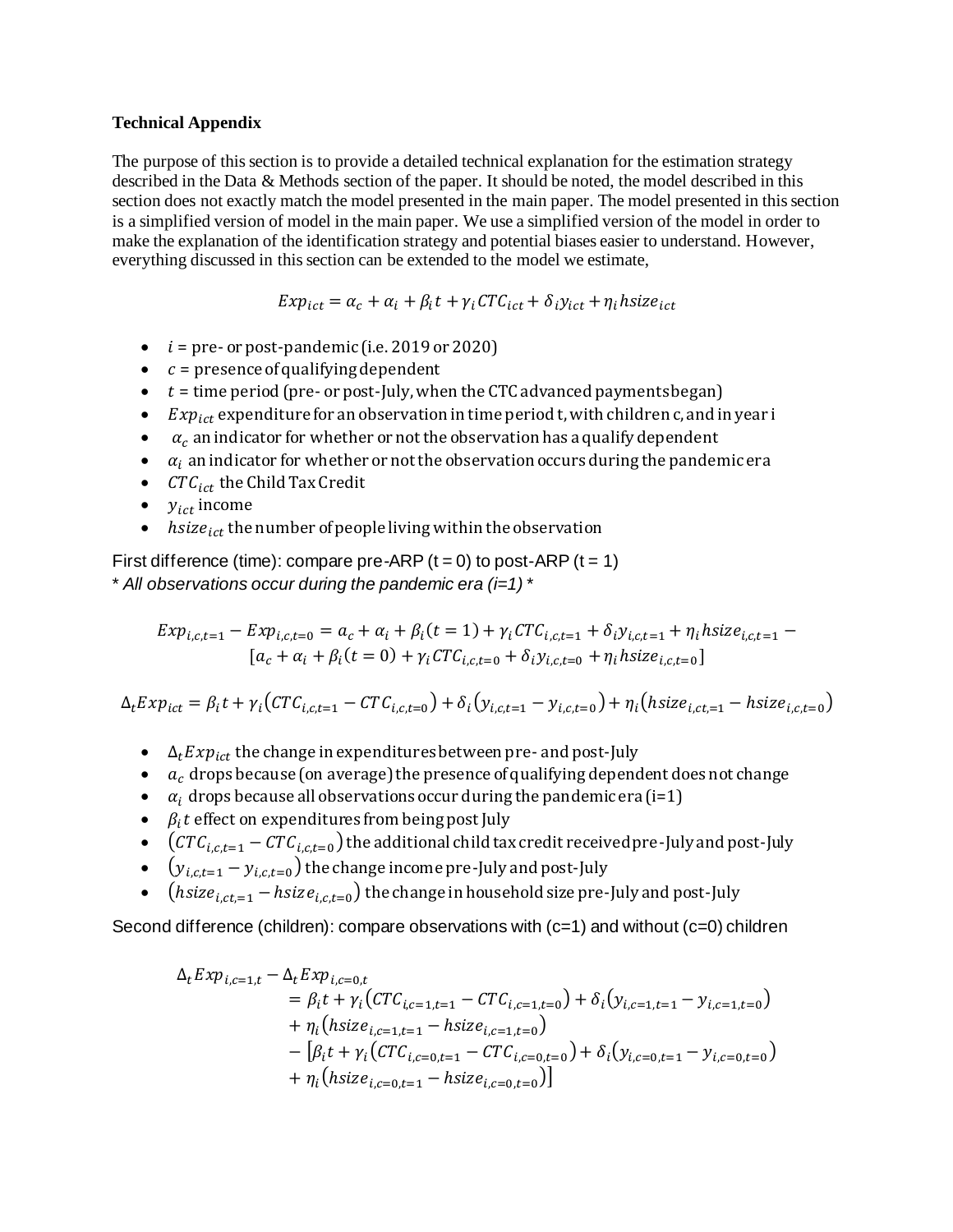$$
\Delta_{tc} Exp_{ict} = \gamma_i \left[ \left( CTC_{i,c=1,t=1} - CTC_{i,c=1,t=0} \right) - \left( CTC_{i,c=0,t=1} - CTC_{i,c=0,t=0} \right) \right] \n+ \delta_i \left[ \left( y_{i,c=1,t=1} - y_{i,c=1,t=0} \right) - \left( y_{i,c=0,t=1} - y_{i,c=0,t=0} \right) \right] \n+ \eta_i \left[ \left( hsize_{i,c=1,t=1} - hsize_{i,c=1,t=0} \right) - \left( hsize_{i,c=0,t=1} - hsize_{i,c=0,t=0} \right) \right]
$$

$$
\Delta_{tc} Exp_{ict} = \gamma_i (CTC_{i,c=1,t=1} - CTC_{i,c=1,t=0}) \n+ \delta_i [(y_{i,c=1,t=1} - y_{i,c=1,t=0}) - (y_{i,c=0,t=1} - y_{i,c=0,t=0})] \n+ \eta_i [(hsize_{i,c=1,t=1} - hsize_{i,c=1,t=0}) - (hsize_{i,c=0,t=1} - hsize_{i,c=0,t=0})]
$$

- $\Delta_{tc} Exp_{ict}$  the difference in expenditures between pre- and post-July for an observation with children compared to the difference in expenditures between pre-and post-July for an observation without children
	- o The level difference between observations with children and without children of the level different between pre-and post-July
	- $\circ$  Did expenditures between pre-and post-July for observations with children change at a different rate than observations without children
- $\bullet$  (CT  $C_{i,c=1,t=1} C T C_{i,c=1,t=0}$ ) the additional child tax credit received pre-July and post-July  $\circ \quad ({\cal CTC}_{i,c=0,t=1}-{\cal CTC}_{i,c=0,t=0})$  drops out of the equation because  ${\cal C}_{i,c=0,t=1}=$  $CTC_{i,c=0,t=0} = 0$
- $[(y_{i,c=1,t=1} y_{i,c=1,t=0}) (y_{i,c=0,t=1} y_{i,c=0,t=0})]$  is the change in pre- and post-July income for observations with children compared to the change in pre- and post-July income for observations without children
	- $\circ$  If you believe there is zero change pre- and post-July income for both observations with children and observations without children then this effect will drop out of the diff-in-diff equation
	- $\circ$  If you believe the change pre- and post-July income for observations with children is the same as the change for observations without children then this effect will drop out of the diff-in-diff equation
	- $\circ$  If you believe the change pre- and post-July income for observations with children is different from the change for observations without children then this effect will not drop out of the diff-in-diff equation and the treatment effect estimate will be biased
- $[(\textit{hsize}_{i,c=1,t=1}-\textit{hsize}_{i,c=1,t=0})-(\textit{hsize}_{i,c=0,t=1}-\textit{hsize}_{i,c=0,t=0})]$  is the change in pre- and post-July household size for observations with children compared to the change in pre- and post-July household size for observations without children
	- o If you believe there is zero change pre- and post-July household size for both observations with children and observations without children then this effect will drop out of the diff-in-diff equation
	- $\circ$  If you believe the change pre- and post-July household size for observations with children is the same as the change for observations without children then this effect will drop out of the diff-in-diff equation
	- $\circ$  If you believe the change pre- and post-July household size for observations with children is different from the change for observations without children then this effect will not drop out of the diff-in-diff equation and the treatment effect estimate will be biased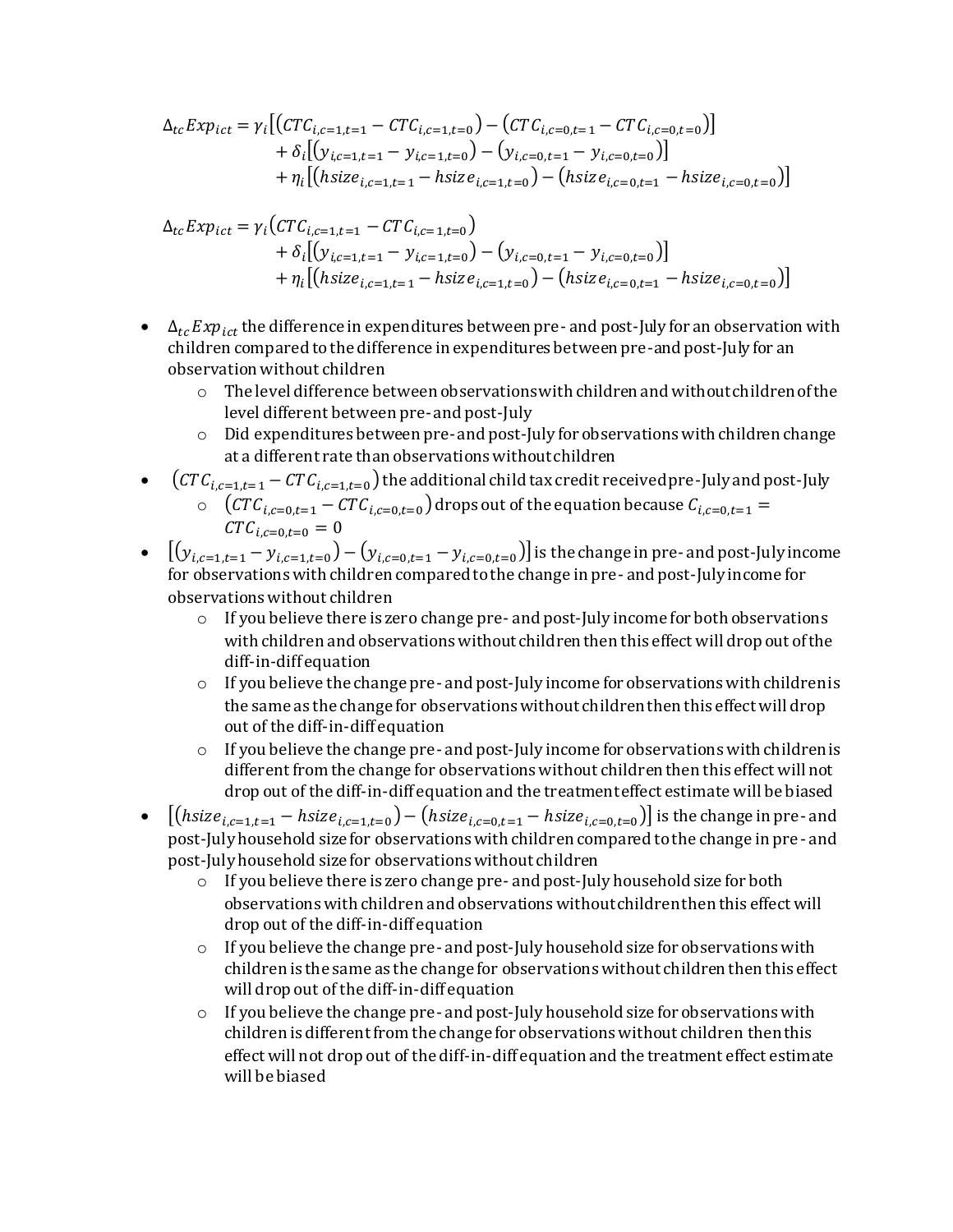- If you believe  $\delta_i$  and/or  $\eta_i$  do not drop out of the diff-in-diff equation then the treatment effect will be biased
	- o The bias is a result of observations with children being fundamentally different than observations without children
	- $\circ$  To address this, we can alter the diff-in-diff to compare only observations with children

First difference (time): compare pre-ARP ( $t = 0$ ) to post-ARP ( $t = 1$ ) *\* This is the same as before except all observations have a qualifying dependent (c=1) \** 

$$
Exp_{i,c,t=1} - Exp_{i,c,t=0} = a_c + \alpha_i + \beta_i (t = 1) + \gamma_i CTC_{i,c,t=1} + \delta_i y_{i,c,t=1} + \eta_i h size_{i,c,t=1} - [a_c + \alpha_i + \beta_i (t = 0) + \gamma_i CTC_{i,c,t=0} + \delta_i y_{i,c,t=0} + \eta_i h size_{i,c,t=0}]
$$

 $\Delta_t Exp_{ict} = \beta_i t + \gamma_i (CTC_{i,c,t=1} - CTC_{i,c,t=0}) + \delta_i (y_{i,c,t=1} - y_{i,c,t=0}) + \eta_i (hsize_{i,c,t=1} -hsize_{i,c,t=0})$ 

- $\Delta_t Exp_{ict}$  the change in expenditures between pre- and post-July
- $a_c$  drops because all observations have a qualifying dependent (c=1)
- $\bullet$   $\alpha_i$  drops because (on average) the observations in pandemic era do not change
- $\bullet$   $\beta_i t$  effect on expenditures from being post July
- $\bullet$  (  $\mathit{CTC}_{i,c,t=1} \mathit{CTC}_{i,c,t=0}$  ) the additional child tax credit received pre-July and post-July
- $\bullet \quad \left( {\cal Y}_{i,c,t=1} {\cal Y}_{i,c,t=0} \right)$  the change income pre-July and post-July
- (hsiz $e_{i,ct,=1}$  hsiz $e_{i,c,t=0}$ ) the change in household size pre-July and post-July

Second difference (pandemic era): compare observations in the pandemic era (i=1) to observations in the pre-pandemic era (i=0)

$$
\Delta_t Exp_{i=1,c,t} - \Delta_t Exp_{i=0,c,t}
$$
\n
$$
= \beta_i t + \gamma_i (CTC_{i=1,c,t=1} - CTC_{i=1,c,t=0}) + \delta_i (y_{i=1,c,t=1} - y_{i=1,c,t=0})
$$
\n
$$
+ \eta_i (hsize_{i=1,c,t=1} - hsize_{i=1,c,t=0})
$$
\n
$$
- [\beta_i t + \gamma_i (CTC_{i=0,c,t=1} - CTC_{i=0,c,t=0}) + \delta_i (y_{i=0,c,t=1} - y_{i=0,c,t=0})
$$
\n
$$
+ \eta_i (hsize_{i=0,c,t=1} - hsize_{i=0,c,t=0})]
$$

$$
\Delta_{tc} Exp_{ict} = \gamma_i \left[ \left( CTC_{i=1,c,t=1} - CTC_{i=1,c,t=0} \right) - \left( CTC_{i=0,c,t=1} - CTC_{i=0,c,t=0} \right) \right] \n+ \delta_i \left[ \left( y_{i=1,c,t=1} - y_{i=1,c,t=0} \right) - \left( y_{i=0,c,t=1} - y_{i=0,c,t=0} \right) \right] \n+ \eta_i \left[ \left( hsize_{i=1,c,t=1} - hsize_{i=1,c,t=0} \right) - \left( hsize_{i=0,c,t=1} - hsize_{i=0,c,t=0} \right) \right]
$$

$$
\Delta_{tc} Exp_{ict} = \gamma_i (CTC_{i=1,c,t=1} - CTC_{i=1,c,t=0}) \n+ \delta_i [(y_{i=1,c,t=1} - y_{i=1,c,t=0}) - (y_{i=0,c,t=1} - y_{i=0,c,t=0})] \n+ \eta_i [(hsize_{i=1,c,t=1} - hsize_{i=1,c,t=0}) - (hsize_{i=0,c,t=1} - hsize_{i=0,c,t=0})]
$$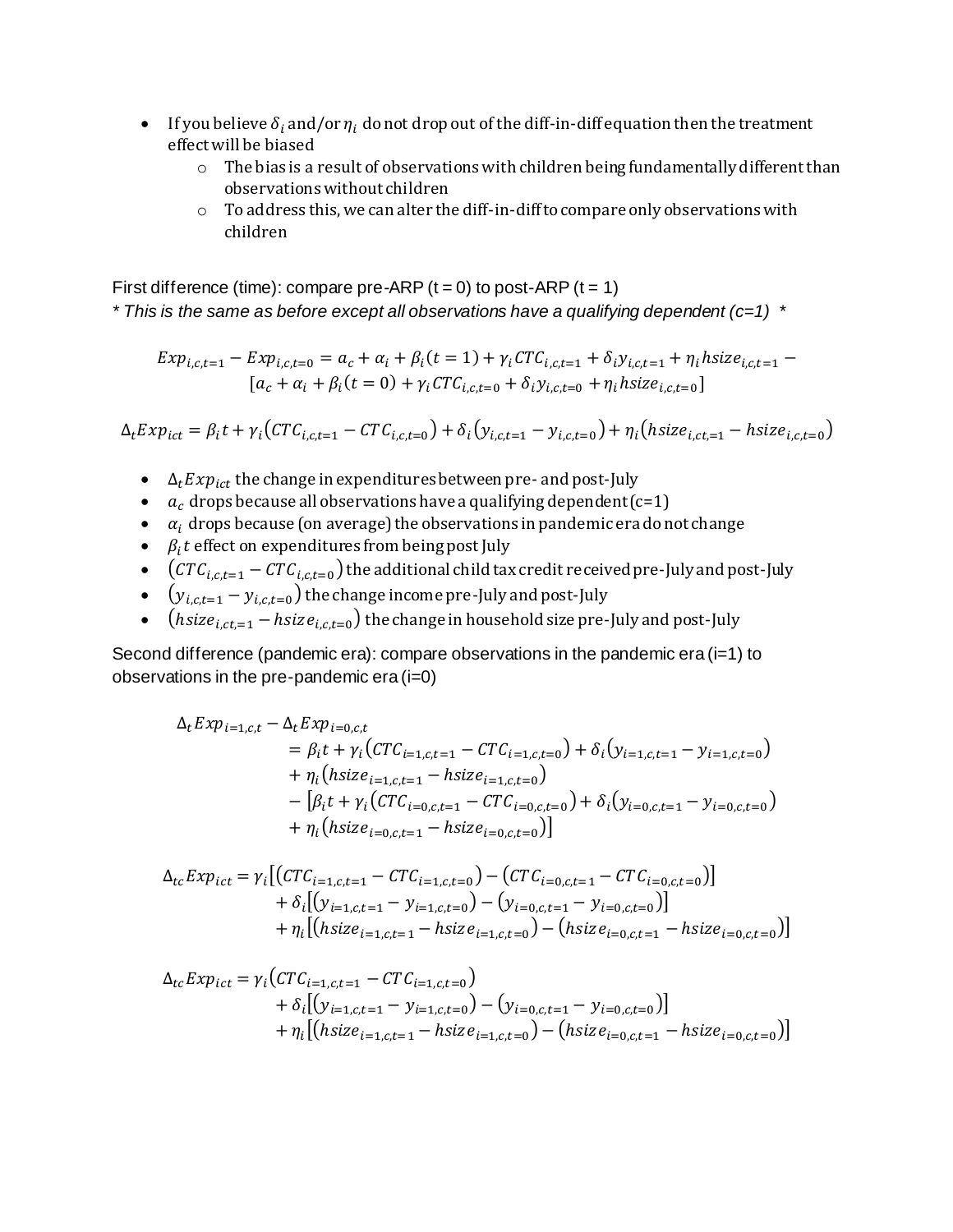- $\Delta_{tc} Exp_{ict}$  the difference in expenditures between pre- and post-July for an observation in the pandemic era compared to the difference in expenditures between pre-and post-July for an observation in the pre-pandemic era
	- $\circ$  The level difference between observations in the pandemic era and pre-pandemic era of the level different between pre- and post-July
	- $\circ$  Did expenditures between pre-and post-July for observations in the pandemic era change at a different rate than observations in the pre-pandemic era
- $\bullet$   $\quad$   $(CTC_{i=1,c,t=1} CTC_{i=1,c,t=0})$  the additional child tax credit received pre-July and post-July
	- $\circ \quad ({\cal CTC}_{i=0,c,t=1}-{\cal CTC}_{i=0,c,t=0})$ drops out of the equation because  ${\cal C}_{i=0,c,t=1}=$  $CTC_{i=0, c,t=0} = 0$
- $[(y_{i,c=1,t=1} y_{i,c=1,t=0}) (y_{i,c=0,t=1} y_{i,c=0,t=0})]$  is the change in pre- and post-July income for observations in the pandemic era compared to the change in pre- and post-July income for observations in the pre-pandemic era
	- o If you believe there is zero change pre- and post-July income for both observations in the pandemic era and observations in the pre-pandemic era then this effect will drop out of the diff-in-diff equation
	- $\circ$  If you believe the change pre- and post-July income for observations in the pandemic is the same as the change for observations in the pre-pandemic era then this effect will drop out of the diff-in-diff equation
	- $\circ$  If you believe the change pre- and post-July income for observations in the pandemic era is different from the change for observations in the pre-pandemic era then this effect will not drop out of the diff-in-diff equation and the treatment effect estimate will be biased
- $[(\textit{hsize}_{i=1,c,t=1}-\textit{hsize}_{i=1,c,t=0}) (\textit{hsize}_{i=0,c,t=1}-\textit{hsize}_{i=0,c,t=0})]$  is the change in pre- and post-July household size for observations in the pandemic era compared to the change in pre- and post-July household size for observations in the pre-pandemic era
	- o If you believe there is zero change pre- and post-July household size for both observations in the pandemic era and observations in the pre-pandemic era then this effect will drop out of the diff-in-diff equation
	- $\circ$  If you believe the change pre- and post-July household size for observations in the pandemic is the same as the change for observations in the pre-pandemic era then this effect will drop out of the diff-in-diff equation
	- $\circ$  If you believe the change pre- and post-July household size for observations in the pandemic era is different from the change for observations in the pre-pandemic era then this effect will not drop out of the diff-in-diff equation and the treatment effect estimate will be biased
- If you believe  $\delta_i$  and/or  $\eta_i$  do not drop out of the diff-in-diff equation then the treatment effect will be biased
	- $\circ$  The bias is a result of observations in the pandemic era being fundamentally different than observations in the pre-pandemic era
	- o We could try to correct this by using only data from the pandemic era, but this is what we did in first diff-in-diff model.
	- o There does not appear to be another way we can use on pandemic era data and create a treatment and control group without using the presence of a qualifying dependent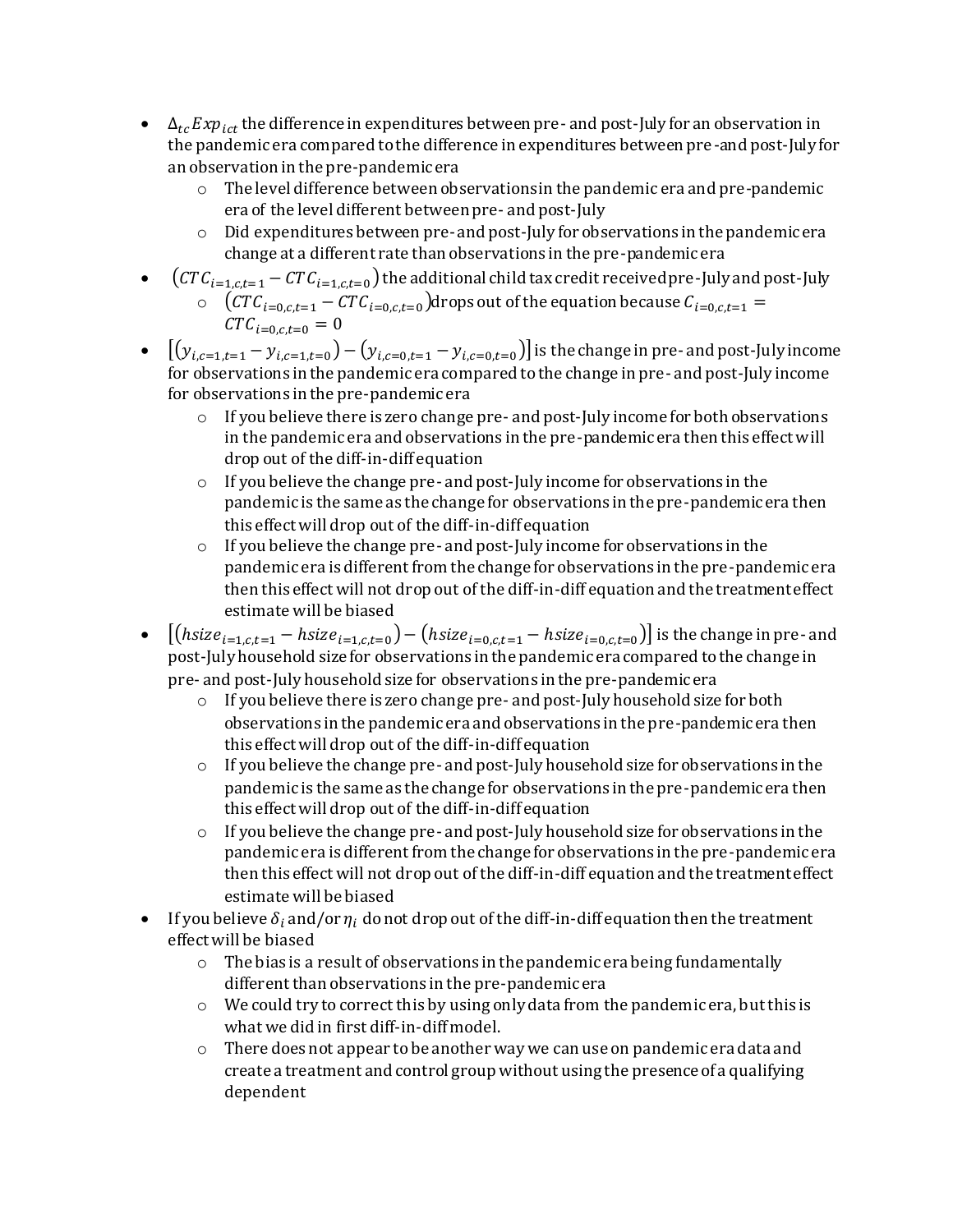o Therefore, we can turn to the triple difference

$$
\begin{split}\n(\Delta_t E x p_{i=1,c=1,t} - \Delta_t E x p_{i=1,c=0,t}) - (\Delta_t E x p_{i=0,c=1,t} - \Delta_t E x p_{i=0,c=0,t}) \\
&= \{\beta_{i=1} t + \gamma_{i=1} (CTC_{i=1,c=1,t=1} - CTC_{i=1,c=1,t=0}) + \delta_{i=1} (y_{i=1,c=1,t=1} - y_{i=1,c=1,t=0}) \\
&\quad + \eta_{i=1} (hsize_{i=1,c=1,t=1} - hsize_{i=1,c=0,t=0}) + \delta_{i=1} (y_{i=1,c=0,t=1} - y_{i=1,c=0,t=0}) \\
&\quad + \eta_{i=1} (hsize_{i=1,c=0,t=1} - hsize_{i=1,c=0,t=0})]\n\\
&\quad - \{\beta_{i=0} t + \gamma_{i=0} (CTC_{i=0,c=1,t=1} - CTC_{i=0,c=1,t=0}) + \delta_{i=0} (y_{i=0,c=1,t=1} - y_{i=0,c=1,t=0}) \\
&\quad + \eta_{i=0} (hsize_{i=0,c=1,t=1} - hsize_{i=0,c=1,t=0}) \\
&\quad - \beta_{i=0} t + \gamma_{i=0} (CTC_{i=0,c=0,t=1} - CTC_{i=0,c=0,t=0}) + \delta_{i=0} (y_{i=0,c=0,t=1} - y_{i=0,c=0,t=0}) \\
&\quad + \eta_{i=0} (hsize_{i=0,c=0,t=1} - hsize_{i=0,c=0,t=0})]\n\end{split}
$$

$$
\Delta_{tc} Exp_{i=1,c,t} - \Delta_{tc} Exp_{i=0,c,t}
$$
\n
$$
= \gamma_{i=1} [(CTC_{i=1,c=1,t=1} - CTC_{i=1,c=1,t=0}) - (CTC_{i=1,c=0,t=1} - CTC_{i=1,c=0,t=0})]
$$
\n
$$
+ \delta_{i=1} [(y_{i=1,c=1,t=1} - y_{i=1,c=1,t=0}) - (y_{i=1,c=0,t=1} - y_{i=1,c=0,t=0})]
$$
\n
$$
+ \eta_{i=1} [(hsize_{i=1,c=1,t=1} - hsize_{i=1,c=1,t=0}) - (hsize_{i=1,c=0,t=1} - hsize_{i=1,c=0,t=0})]
$$
\n
$$
- \{\gamma_{i=0} [(CTC_{i=0,c=1,t=1} - CTC_{i=0,c=1,t=0}) - (CTC_{i=0,c=0,t=1} - CTC_{i=0,c=0,t=0})]
$$
\n
$$
+ \delta_{i=0} [(y_{i=0,c=1,t=1} - y_{i=0,c=1,t=0}) - (y_{i=0,c=0,t=1} - y_{i=0,c=0,t=0})]
$$
\n
$$
+ \eta_{i=0} [(hsize_{i=0,c=1,t=1} - hsize_{i=0,c=1,t=0}) - (hsize_{i=0,c=0,t=1} - hsize_{i=0,c=0,t=0})]
$$

 $\bullet$   $\beta_{i=1} t$  and  $\beta_{i=0} t$  are both added and subtracted, so they drop out

$$
\Delta_{tci} Exp_{i,c,t} = \gamma_{i=1} (CTC_{i=1,c=1,t=1} - CTC_{i=1,c=1,t=0}) \n+ (\delta_{i=1} - \delta_{i=0}) [(y_{i,c=1,t=1} - y_{i,c=1,t=0}) - (y_{i,c=0,t=1} - y_{i,c=0,t=0})] \n+ (\eta_{i=1} - \eta_{i=0}) [(hsize_{i,c=1,t=1} - hsize_{i,c=1,t=0}) \n- (hsize_{i,c=0,t=1} - hsize_{i,c=0,t=0})]
$$

- $\bullet$   $\Delta_{tci} Exp_{i,c,t}$  is the difference in expenditures pre- and post-July controlling for the difference in expenditures pre- and post-July for observations with and without qualifying dependents and controlling for expenditure pre- and post-July for observations in the pandemic and pre-pandemic era
- $\bullet$  (CT  $C_{i=1,c=1,t=1} CTC_{i=1,c=1,t=0}$ ) the additional child tax credit received pre-July and post-July

$$
\begin{array}{lll}\n\circ & CTC_{i=1,c=0,t=1} = CTC_{i=1,c=0,t=0} = CTC_{i=0,c=1,t=1} = CTC_{i=0,c=1,t=0} = & CTC_{i=0,c=0,t=1} = GTC_{i=0,c=0,t=0} = 0\n\end{array}
$$

- $\bullet$  ( $\delta_{i=1} \delta_{i=0}$ ) represents the difference between the pandemic era change in pre-and post-July income for observations with children compared to the pandemic era change in preand post-July income for observations without children and the pre-pandemic era change in pre- and post-July income for observations with children compared to the pre-pandemic era change in pre- and post-July income for observations without children
	- $\circ$  If you believe the difference for the pandemic era is the same as the difference in the pre-pandemic era then this term will drop out of the triple difference equation